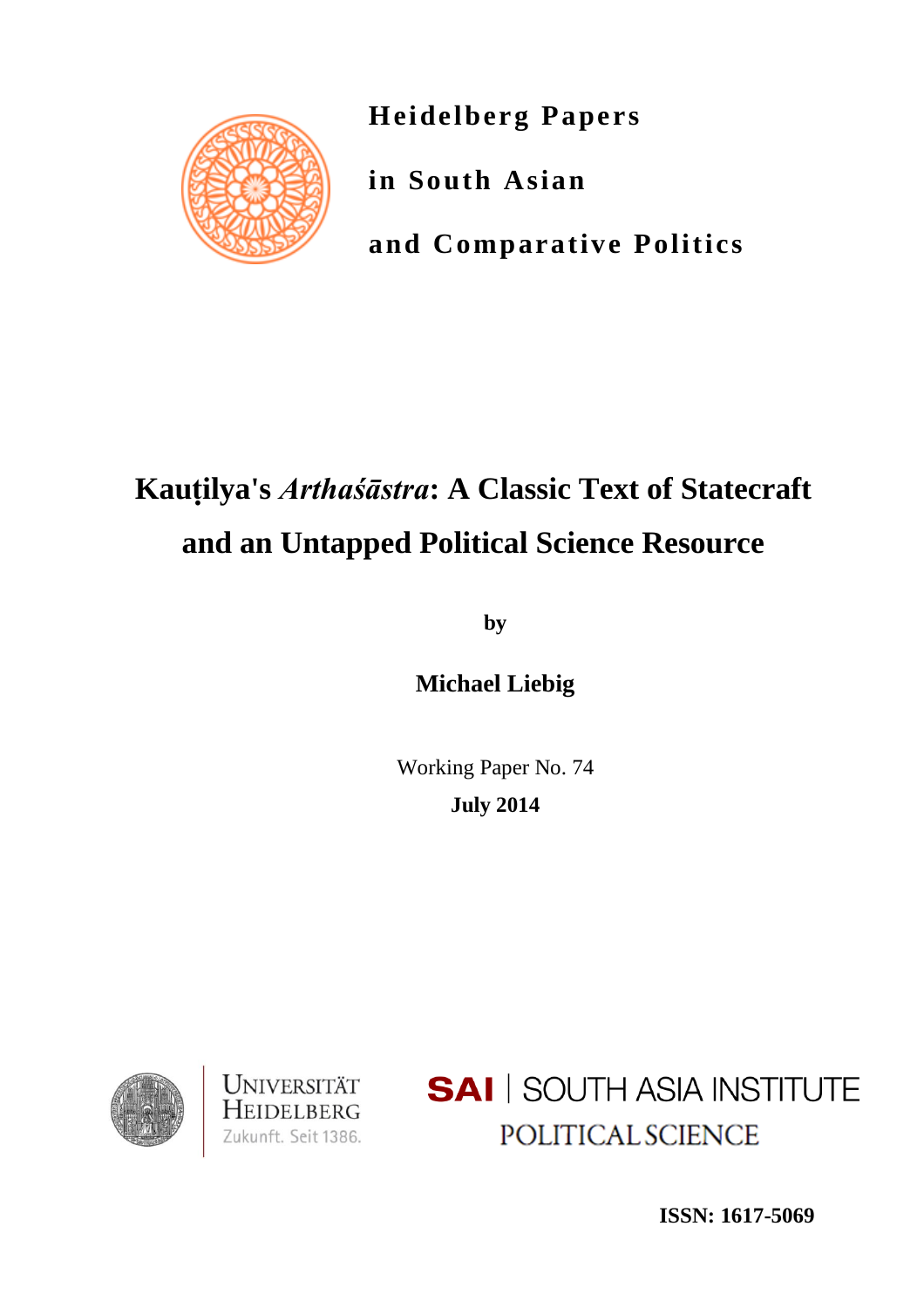# **About** *HPSACP*

This occasional paper series is run by the Department of Political Science of the South Asia Institute at the University of Heidelberg. The main objective of the series is to publicise ongoing research on South Asian politics in the form of research papers, made accessible to the international community, policy makers and the general public. HPSACP is published only on the Internet. The papers are available in the electronic pdf-format and are designed to be downloaded at no cost to the user.

The series draws on the research projects being conducted at the South Asia Institute in Heidelberg, senior seminars by visiting scholars and the world-wide network of South Asia scholarship. The opinions expressed in the series are those of the authors, and do not represent the views of the University of Heidelberg or the Editorial Staff.

Potential authors should consult the style sheet and list of already published papers at the end of this article before making a submission.

| Editor                          | Hans Harder             |
|---------------------------------|-------------------------|
|                                 | Subrata K. Mitra        |
|                                 |                         |
| Deputy Editors                  | Jivanta Schöttli        |
|                                 | Siegfried O. Wolf       |
|                                 |                         |
| <b>Managing Editor</b>          | Radu Carciumaru         |
| <b>Editorial Assistants</b>     | Dominik Frommherz       |
|                                 | Kai Fabian Fürstenberg  |
|                                 |                         |
| <b>Editorial Advisory Board</b> | Katharine Adeney        |
|                                 | Mohammed Badrul Alam    |
|                                 | Sayed Wiqar Ali Shah    |
|                                 | Barnita Bagchi          |
|                                 | Dan Banik               |
|                                 | Harihar Bhattacharyya   |
|                                 | Thierry di Costanzo     |
|                                 | <b>Karsten Frey</b>     |
|                                 | Partha S. Ghosh         |
|                                 | Namrata Goswami         |
|                                 | <b>Stefan Klonner</b>   |
|                                 | Karl-Heinz Krämer       |
|                                 | Peter Lehr              |
|                                 | Malte Pehl              |
|                                 | <b>Clemens Spiess</b>   |
|                                 | <b>Christian Wagner</b> |
|                                 |                         |
|                                 |                         |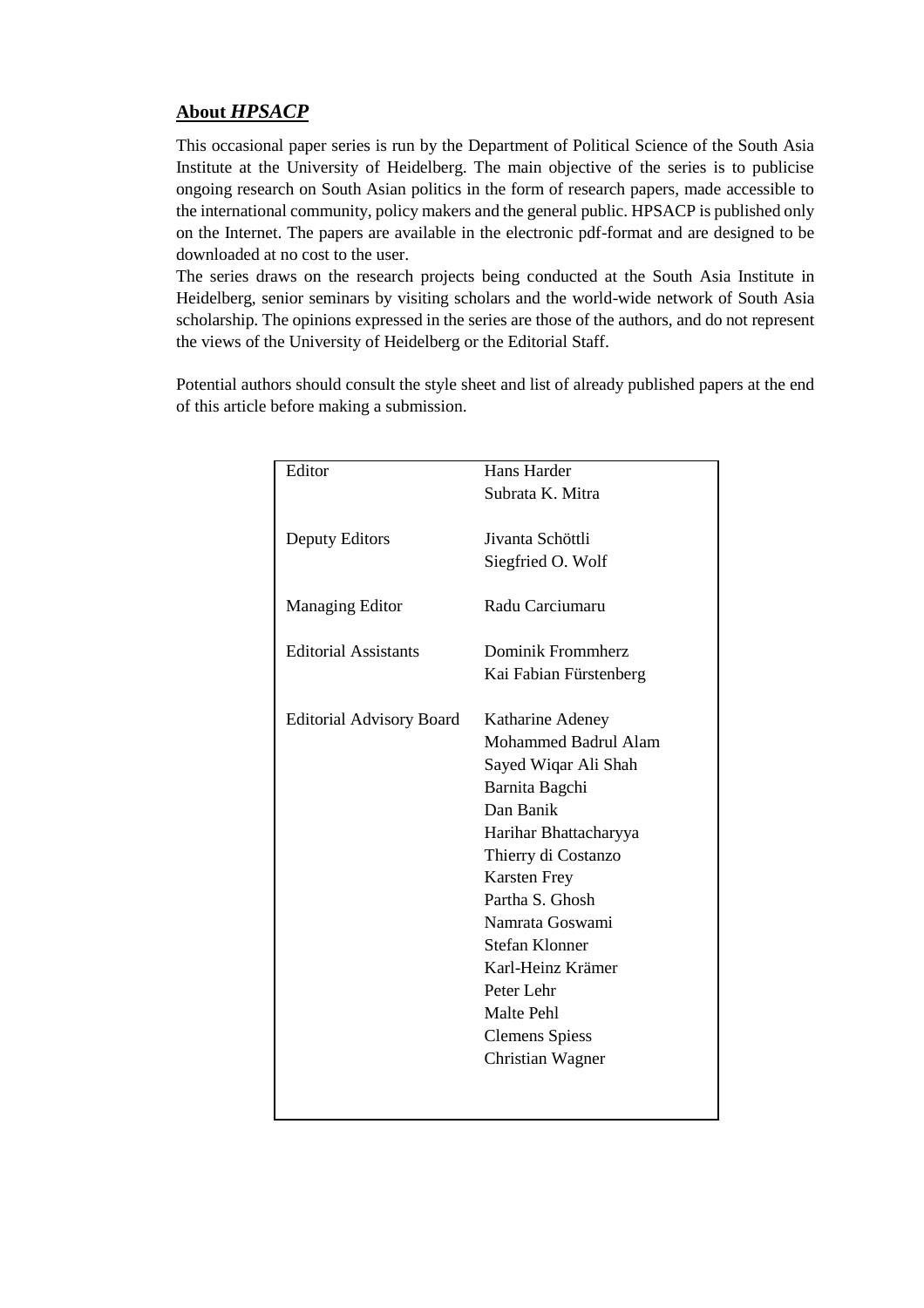# **Kauṭilya's** *Arthaśāstra***: A Classic Text of Statecraft and an Untapped Political Science Resource<sup>1</sup>**

# **Michael Liebig<sup>2</sup>**

#### **ABSTRACT:**

*The* Kauṭilīya Arthaśāstra *– written at the turn of the 4th to the 3rd century BC – is a classical work of political theory and International Relation theory. However, Kauṭilya has so far remained on the sidelines of the international political science discourse in spite of Max Weber's repeated references to the* Arthaśāstra *and Hans J. Morgenthau's own statement that his theory of political realism is (also) based on ancient Indian philosophy. The* Arthaśāstra *is a theoretical and normative work which features six pivotal idea clusters: 1) state power, 2) raison d'état, 3) correlation of forces between competing states based on 4) the saptāṅga theory of the seven "state factors" (*prakr̥ti*). The correlation of forces predetermines which of six alternative foreign policy options – the 5)* ṣāḍguṇya *theory – will be selected. The background of Kauṭilya's 'realist' statecraft is 6) matsya-nyāya theory – a political anthropology which features anarchy, conflicts of interest and power struggle.*

*Kauṭilya's idea of political realism anticipates much of the modern notion which is associated not only with Machiavelli and Hobbes, but particularly with Hans J. Morgenthau and also with Max Weber, Helmuth Plessner and Friedrich Meinecke. The* Kauṭilīya Arthaśāstra *is an untapped conceptional resource for theory building with respect to political theory, theorized statecraft and IR theory. The* Kauṭilīya Arthaśāstra *is also key for understanding the politicostrategic culture of modern India.*

Keywords*: Kauṭilya, Arthaśāstra, Indian political thought, saptāṅga theory, raison d'état, political realism*

#### **INTRODUCTION**

 $\overline{a}$ 

The *Arthaśāstra* can be characterized as the foundational work of the theory of political realism and Kauṭilya's theoretical achievements are (at least) on a plane with Machiavelli.<sup>3</sup> Nevertheless, the *Arthaśāstra* has either been ignored or 'orientalized' in the Western political science discourse – as typified by the absurd formula of Kauṭilya being the 'Indian Machiavelli'. (cf. Behera 2007) Until very recently, the *Kauṭilīya Arthaśāstra* has been marginalized even in Indian social science. (cf. Bajpai/Pant 2013; Bajpai et al. 2014, 10) Kauṭilyan ideas and concepts represent an untapped conceptual potential that can be used to tackle political science puzzles. That goes both for the history of political thought and for theory building with respect to current questions and puzzles of political science, including International Relations theory.

<sup>&</sup>lt;sup>1</sup>I am grateful to Prof. Dr. Subrata K. Mitra, Prof. Dr. Hans Harder, Anne Moßner and the HPSACP Editorial Staff

<sup>2</sup>Dr. des. Michael Liebig, Dipl.-Pol., is currently fellow of South Asia Institute, Heidelberg University and can be contacted at[: m.liebig@uni-heidelberg.de](mailto:michael.liebig1@gmx.de)

<sup>3</sup> cf. Weber 1988 and 2008, Sarkar 1919, Nehru 1981/1944, Drekmeier 1962, Modelski 1964, Parmar 1987, Roy 1987, Sil 1989, Mehta 1992, Boesche 2002, Müller 2006, Watson 2009, Gautam 2013a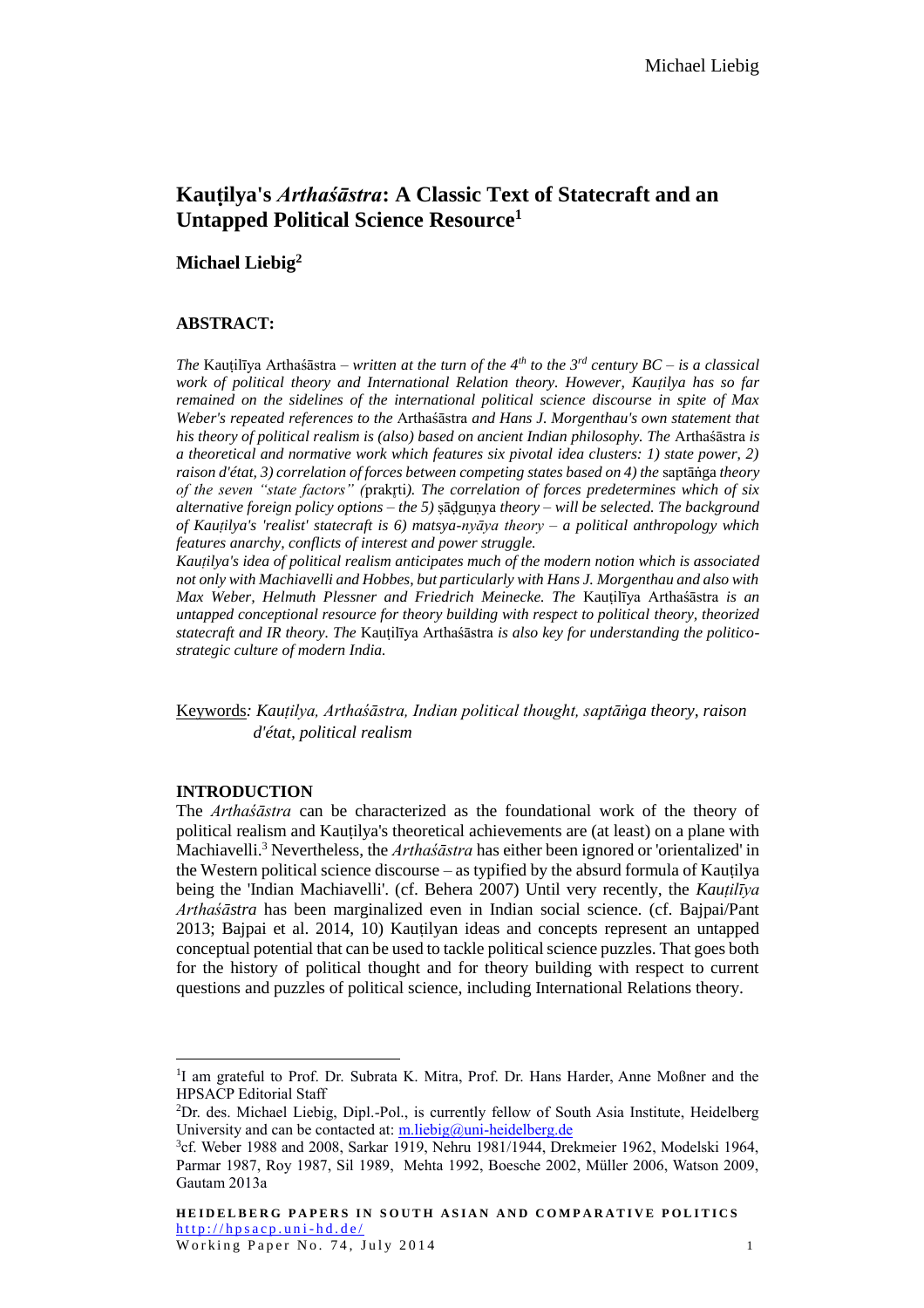Max Weber was the first Western social scientist to recognize the importance of the *Kauṭilīya Arthaśāstra.* He did so in his *Politics as Vocation* and in his sociology of religion studies on Hinduism. (Weber 1988, 555; 2008, 620f , 687) It is a reliable assumption that Hans J. Morgenthau's knew of Kauṭilya. In *Politics among Nations,* Morgenthau states that his theory of political realism is (also) derived from ancient Indian political philosophy and quotes from Weber's 'Hinduism study' which contains several references to Kauṭilya and the *Arthaśāstra*. (Morgenthau 1978, 4 and 9)

Probably written around 320 BC, the *Arthaśāstra* is an "encyclopedic work" (Zimmer 1973, 46) covering the (patrimonial) state, public administration, economics, law, foreign policy/diplomacy, military affairs and intelligence. The *Arthaśāstra* is a theoretical and normative work – no historiographical description of the Mauryan Empire. The 'Kauṭilyan state' is an ideal-type construction, but not an 'utopian' design in the sense of Thomas Morus or Campanella. The *Arthaśāstra* is grounded in Kauṭilya's extensive experience as a political actor in the creation of the Maurya Empire which for the first time politically unified most of the Indian subcontinent.<sup>4</sup>

Jawaharlal Nehru's treatment of the *Kauṭilīya Arthaśāstra* in his *Discovery of India* has made the work and its author part of modern India's politico-cultural narrative. (Nehru 1981, 122-127) The core ideas of the *Arthaśāstra* are a significant factor of influence in modern India's politico-strategic culture.<sup>5</sup> The Kautilyan influence is latent in the sense of semi-conscious, 'habitual' dispositions and preferences with respect to the thought and behavior in the field politico-strategic affairs – in the sense of the "modernity of tradition" in India. (Lloyd  $&$  Lloyd 1968). The reference to Kautilyan ideas is also explicit and discursive in the sense of the "re-use of the past" in addressing current political and strategic problems. (Mitra 2011) Thus, the adequate knowledge of the endogenous politico-cultural resource *Kauṭilīya Arthaśāstra* is key for understanding the politico-strategic culture of modern India in the multipolar world system at the beginning of the  $21<sup>st</sup>$  century. The theoretical engagement with Kauṭilyan ideas and concepts and their induction into the political science discourse – without reducing them to mere larvae-like 'precursors' of modern Western theories in political science – is a desideratum in political science.

#### **METHODOLOGICAL PUZZLES AND METHODOLOGICAL/THEORETICAL APPROACHES**

The *Arthaśāstra*'s authoritative translations into English (R.P. Kangle) and German (J.J. Meyer) were made by Indologists. Also, the secondary literature on the work comes almost exclusively from the Indologists. <sup>6</sup> The Indological perspective is focused on Sanskrit philology, but with respect to specifically political issues, Indologists are (probably, inevitably so) 'semantic generalists'. Sanskrit philology has made the *Arthaśāstra* accessible to social science, but the philological meticulousness of Indologists cannot substitute political science terminology – which is the prerequisite for an adequate understanding of Kauṭilyan ideas. The problematic is not merely one of proper translation in terms of political science terminology, but brings up the issue of interpretation in the sense of adequate reconstruction of (latent) ideas or 'complexes of meaning' in the *Arthaśāstra* and the 'transposition' of such ideas into modern categories.

<sup>4</sup> cf. Kulke/Rothermund 1998, Kulke 2005, Witzel 2010

<sup>5</sup> cf. Sidhu 1996, Dixit 2004, Kim 2004, Zaman 2006, Jones 2006, Michael 2008, Menon 2012, Liebig 2014

<sup>6</sup>Hillebrandt 1923, Meyer 1926 and 1927, Jayaswal 1943, Kangle 2010/1965, Scharfe 1968, Ritschl/Schetlich 1973, Zimmer 1973, Kühnhardt 1988, Rangarajan 1992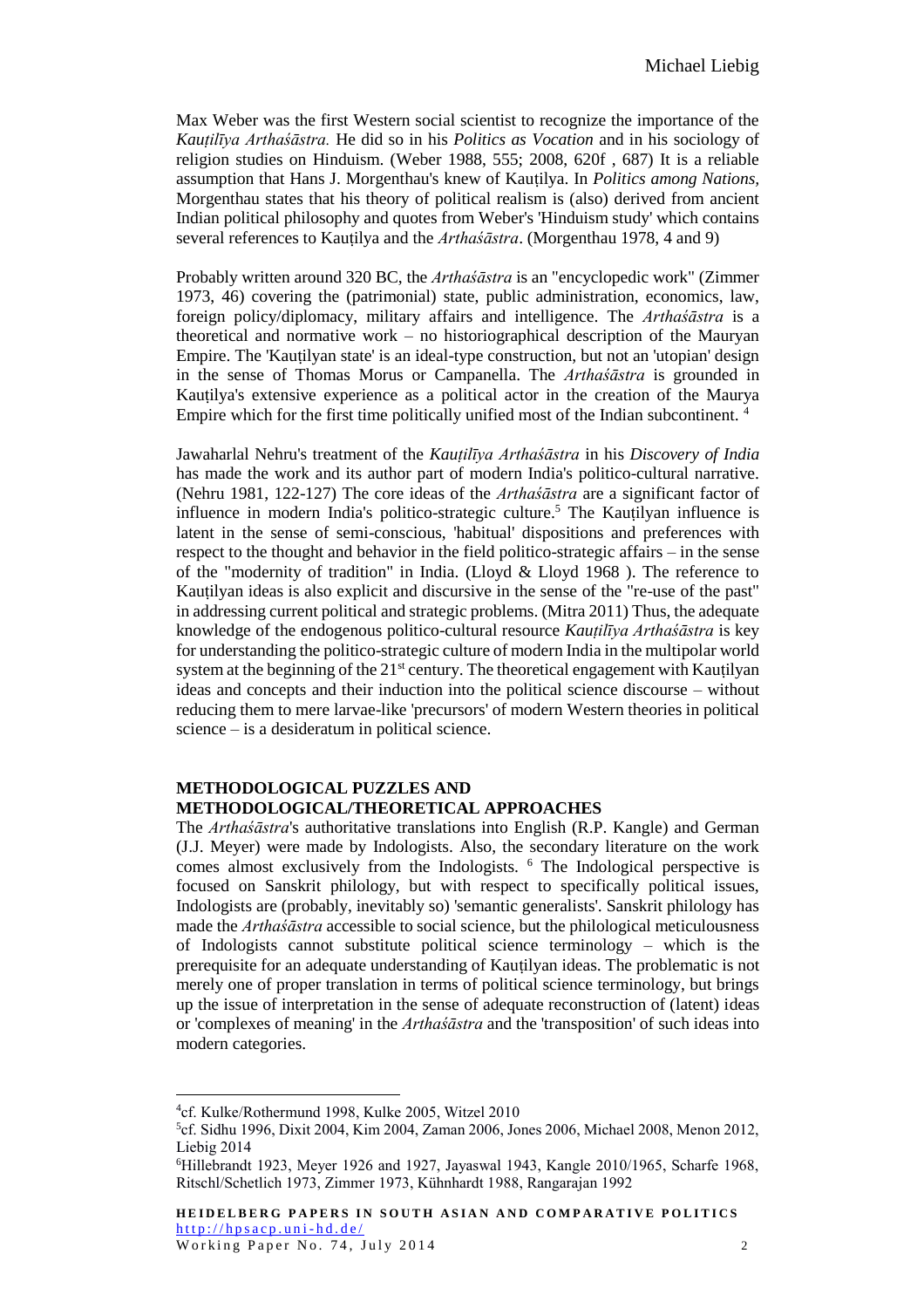The methodological challenge therefore is to grasp and explicate the key ideas of the *Kauṭilīya Arthaśāstra* with the help of modern political science concepts and vocabulary – without compromising the originality and conceptual eigenvalue of these ideas. For example, the idea of raison d'état takes a central position in the *Kauṭilīya*  Arthaśāstra – but it is not systematically explicated as category.<sup>7</sup> In order to explicate this (latent) Kauṭilyan idea, the modern category of raison d'état has to be used as 'analytical tool' and a 'conceptual repository'.

The selection of categories of modern political science for the explication of the *Kauṭilīya Arthaśāstra's* central ideas is made under the assumption of structural homology between such categories and Kauṭilyan ideas. This heuristic approach follows Helmuth Plessner's concept of "covariance". (Plessner 2003) The German-Jewish social philosopher and sociologist Plessner (1892-1985) held the view, that substantive achievements in culture and science can occur in historically and culturally distant contexts. Structurally homologous ideas and concepts are not identical, but intrinsically related. In his 1931 study *Macht und menschliche Natur <sup>8</sup>* [Power and Human Nature], Plessner rejects the suppositions of mono-linear scientific progress and of an 'European exceptionalism' in culture and science – without, however, adopting a position of cultural relativism (in the 'postmodernist' sense). Plessner covariance approach promises a meaningful and productive correlation of Kauṭilyan thought with modern concepts of modern political science – without retroactively projecting the latter upon the first.

It needs to be emphasized here that the methodology adopted here, is not the only conceivable approach, however one that is indispensable. In order to do justice to the ideational content of the *Kauṭilīya Arthaśāstra* the covariance/homology approach ought to be complemented by one that situates Kauṭilyan ideas in the history of ideas of ancient Indian politico-strategic thought.

In this essay, the following text-immanent concept clusters will be analyzed and explicated by utilizing homologous theoretical concepts and categories of modern political science:

- 1. *matsya-nyāya:* the political anthropology of conflict of interest and power struggle
- 2. the *saptāṅga* theory: state capacity defined via "the seven state factors" (*prakr̥ti)*
- 3. (state) power: the aggregate of the seven *prakr̥ti*

- 4. raison d'état: the optimization of the seven *prakr̥ti*
- 5. the correlation of forces between states (in terms of the seven *prakr̥ti*)
- 6. the choice of foreign policy among six alternatives (*ṣāḍguṇya*) based on the correlation of forces
- 7. the threefold normative dimension of Kauṭilyan statecraft and the dialectics of purposive rationality and normativity
- 8. grand strategy and the comprehensiveness of Kauṭilya's theory of the state and statecraft

<sup>7</sup>Similarly, in Machiavelli's *Il Principe* and his *Discorsi* the category of raison d'état is not explicitly articulated, yet the idea of raison d'état permeates the work

<sup>8</sup>Would be in English: 'Power and Human Nature'; most unfortunately, no English translation available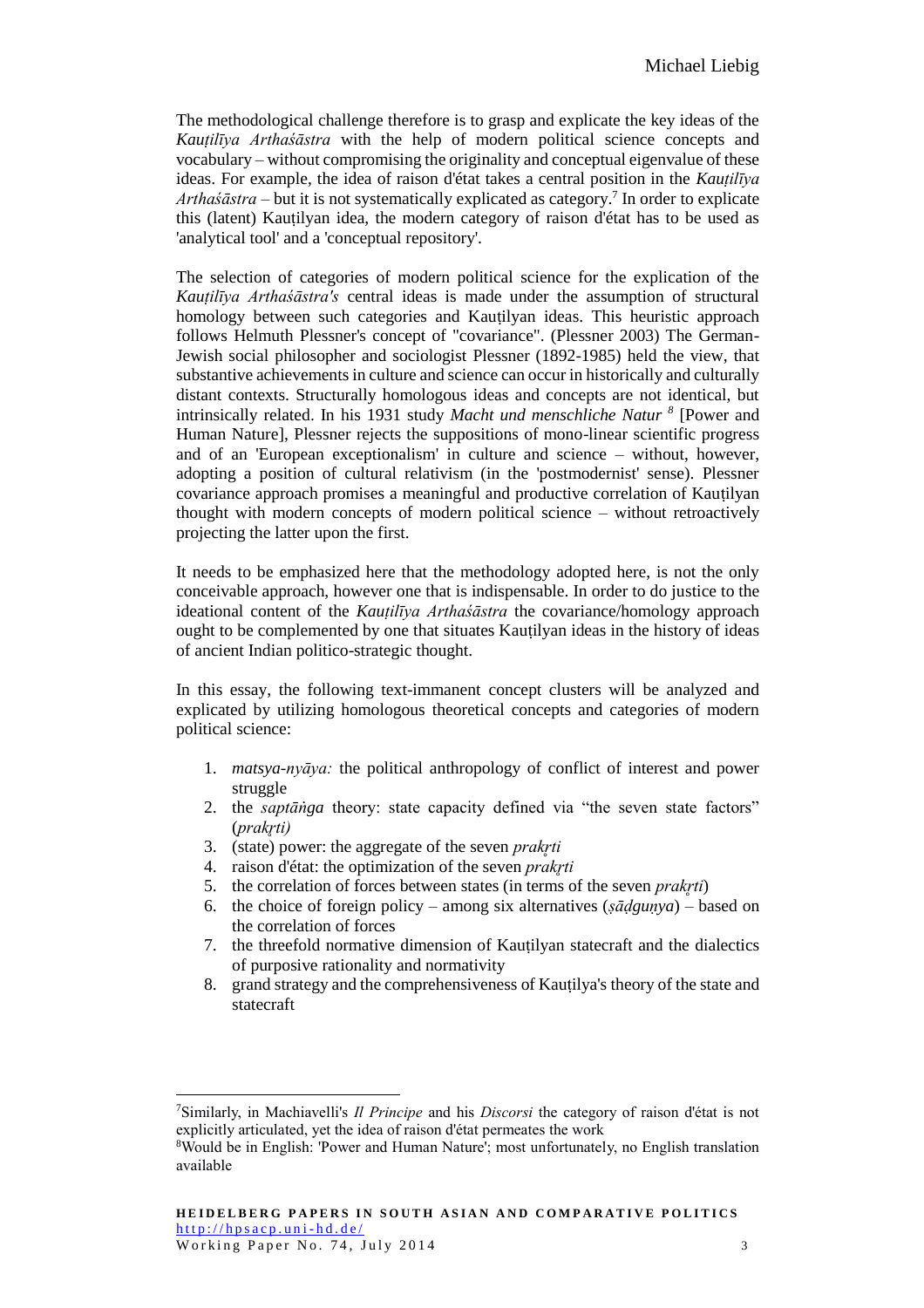These text-immanent concept clusters will be analyzed and explicated by utilizing homologous theoretical concepts and categories of modern political science, including:

- Max Weber's concepts of power, power struggle, conflict of interest and (patrimonial) state.<sup>9</sup> In addition, Weber's sociology of religion studies on Hinduism and Buddhism serve as a 'theoretical foil' featuring his concepts of the "Hindu social and life order," the ancient Indian "patrimonial state", ancient Indian "Machiavellianism" and ancient Indian "cameralism". (Weber  $2008, 533-845)^{10}$
- Friedrich Meinecke's concept of raison d'état as developed in his *Die Idee der Staatsraison in der neueren Geschichte*. (Meinecke 1963/1924)<sup>11</sup>
- Helmuth Plessner's concept of "political anthropology" centered on the concept of "boundary" with respect to individual human bodies and 'social bodies' (family, tribe, state) (Plessner 2003/1931)
- Hans J. Morgenthau's theory of political realism based upon the above concepts of Weber, Meinecke and  $-$  as a reliable assumption  $-$  Plessner.<sup>12</sup>

The assumption that these concepts of modern social/political science meet the criteria of structural homology with the *Arthaśāstra*'s core ideas has been tested and, at least preliminarily, verified. (cf. Liebig 2014, forthcoming)

# *MATSYA-NYĀYA:* **KAUṬILYA'S POLITICAL ANTHROPOLOGY**

The precariousness of human existence – individually and collectively – is an indisputable fact of life for the sober realist Kauṭilya who possesses the "trained the recklessness of the look into the realities of life, and the ability to endure them and to cope with them." (Weber 1988, 558, transl. ML) The political anthropology of the *Kauṭilīya Arthaśāstra* rests on two basic assumptions:

- lust, greed, striving for domination are central features of man's anthropological constitution. Man as an individual has an anthropological disposition for 'egoism' and 'social bodies' of human beings too are 'selfish'.
- these anthropological dispositions lead inevitably to conflicts of interests and power struggles, therefore man's political world is one of anarchy and insecurity within and among political communities – *matsya-nyāya*.

Kautilya submits his view of the basic anthropological features of man at the very beginning of the *Arthaśāstra*. He speaks of instinct- and affect-driven behavior – "lust, anger, greed, pride, arrogance and fool-hardiness" as the "six enemies" which need to be controlled, channeled and sublimated through education and (self-)discipline, ethics and (criminal) law.  $(I, 6, 1; VIII, 3, 66)^{13}$  But being part of human nature, man's drives and affective impulses cannot be eradicated – neither by morality nor force. So, the "six enemies" have first to be acknowledged as facts of life before trying to control and channel them. If prostitution, drinking and gambling cannot be eradicated, the

<sup>9</sup> cf. Weber 1956, Weber 1988

<sup>10</sup>Very unsatisfactory English translation: Max Weber: Religion in India: Sociology of Hinduism and Buddhism, Munshiram Manoharlal Publishers, Delhi, 2012

<sup>11</sup>English translation: Friedrich Meinecke: Machiavellism: The Doctrine of Raison d'État and its Place in Modern History, Transaction Publishers, St. Louis, 1962

<sup>12</sup>cf. Morgenthau 1978, 2012; Frei 1994; Scheuerman 2009, Reichwein 2010

<sup>13</sup>The Latin number designates the book within the *Arthaśāstra* and the Arabic number the chapter thereof (in total fifteen); when there is an additional Arabic number, it refers to the *sūtra* number within the respective chapter in Kangle's English translation (2010a/1972)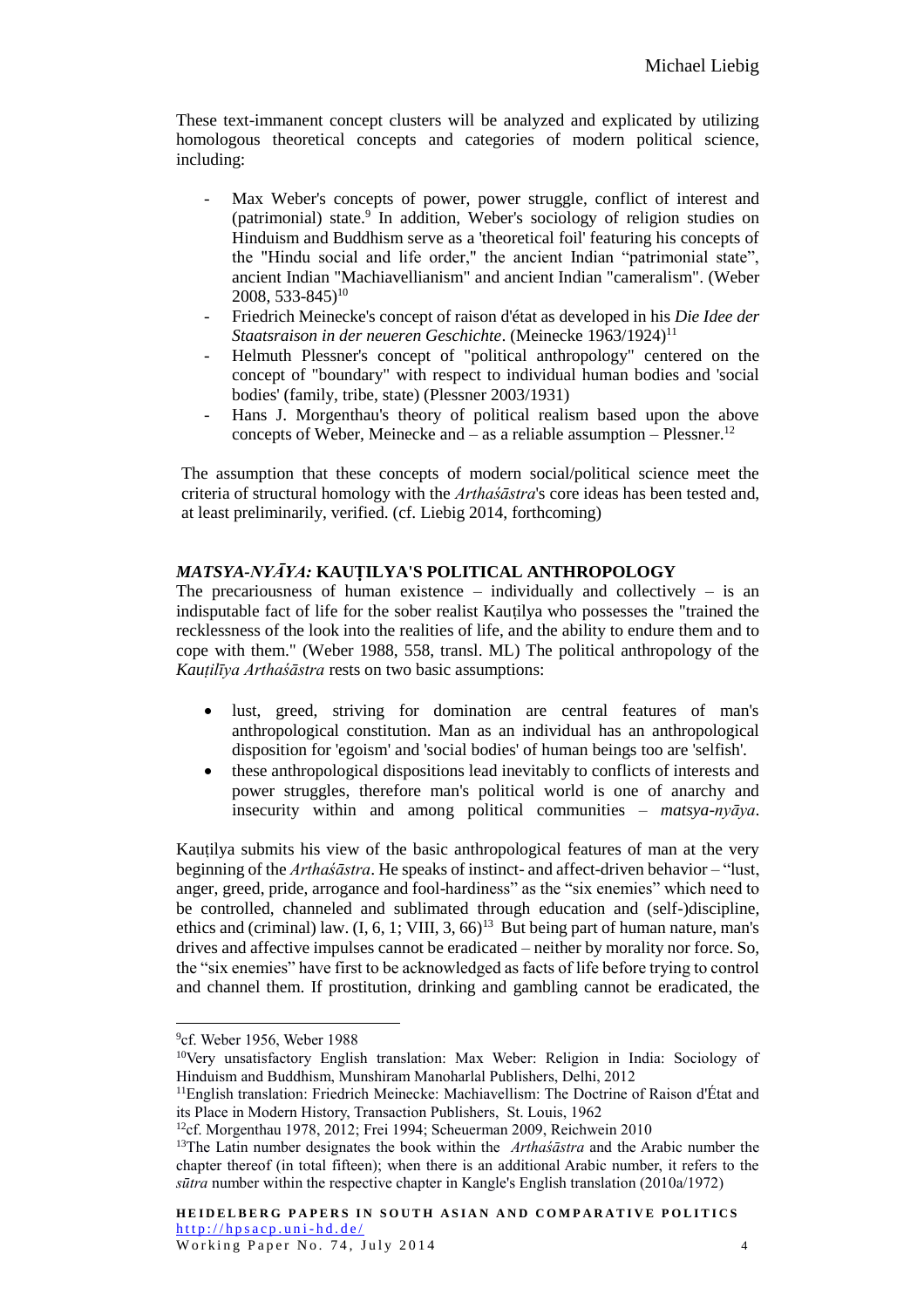state should at least regulate them – and tax them for the benefit of state treasury. (cf. II, 25 and 27)

Particularly, Kauṭilya argues, human beings must be allowed to act out their striving for wealth and social recognition/domination – within the boundaries of the established social and political order, of course. For Kauṭilya, *artha* – the pursuit of material wealth and social/political power – comes first in human existence: "Material well-being [*artha*] alone is supreme, says Kauṭilya." (I, 7, 6) For him, *artha* is the logical and practical condition of the possibility of *dharma* (ethics) and *kāma* (sensual pleasure) This materialist-realist position stands at the core of Kauṭilya's political anthropology. Due to their 'selfish' disposition, human beings get constantly in conflicts of interests with each other. If men are left to themselves, these conflicts are usually resolved by the stronger party enforcing its will against the resistance of the weaker one. For Kauṭilya, this is the 'natural' state of human existence: *matsya-nyāya* – the stronger fish devouring the weaker. (cf. I, 4, 13-14; I, 13, 2-14 ) *matsya-nyāya* means 'law of the fishes' which corresponds in western terminology to 'law of the jungle', 'might is right' or 'anarchy'.

This anthropologically derived basic situation of anarchy and arbitrariness among human beings can, however, be 'managed' in a 'social contract' mode. Submitting a kind of 'contract theory', Kauṭilya argues: as men have increasingly suffered from the condition of *matsya-nyāya* – fearing for their life and property – they concluded that a ruler with supreme executive power – i.e. armed with the "rod" of force and punishment – was needed. (cf. I, 4, 5) In agreeing to install a supreme ruler, the *matsya-nyāya* principle of 'might makes right' is monopolized by the ruler resp. the (patrimonial) state. Endowed with the monopoly of the use of force, the state punishes any person who would illegally use force (in the form of murder, assault or robbery etc) within its territory. In the *Arthaśāstra*, Kauṭilya lets a secret agent tell a crowd that their forebears feared for their life when *matsya-nyāya* ruled, so they decided to install a king who would enforce order and end violent anarchy. Thus the people should be grateful for having the king and should not complain about paying taxes to him. If the state were incapacitated, *matsya-nyāya* would return. (cf. I, 13, 2-14) However, while the state 'contains' *matsya-nyāya* on its territory by monopolizing the use of force, in interstate relations anarchy remains unrestricted. For Kauṭilya, the world of political entities/states is divided and conflicted and interstate relations are characterized by unrestrained *matsya-nyāya.*

Following our heuristic approach of structural homology, let's now correlate Kauṭilya's political anthropology in the *Arthaśāstra* with Helmut Plessner's concept of political anthropology. The fact that the social philosopher and sociologist Plessner had also studied biology, is relevant here.

As for all biological nature, self-preservation is constitutive of human beings. Plessner sees the self-protection of the human body defending the integrity of its (bodily) "boundaries" against the "outside" and "others" as the most fundamental anthropological impulse. After all, he emphasizes, man does not only 'have' a body, but 'is' a body. The human body is forcing man to acquire physical objects: food, clothing and shelter for (individual) survival. In addition, man is forced to develop tools and weapons to ensure food supply and physical safety against predator beasts and violent fellow-human beings. In view of these fundamental anthropological facts, Plessner views the use of normatively charged terms like 'egoism' and 'selfishness' as inappropriate.

While human beings always remain individuals within the boundaries of their bodies, they are, at the same time, created biologically out of a community – father and mother

**HEIDELBERG PAPERS IN SOUTH ASIAN AND COMPARATIVE POLITICS**  $http://hpsacp.uni-hd.de/$ W orking Paper No. 74, July 2014 5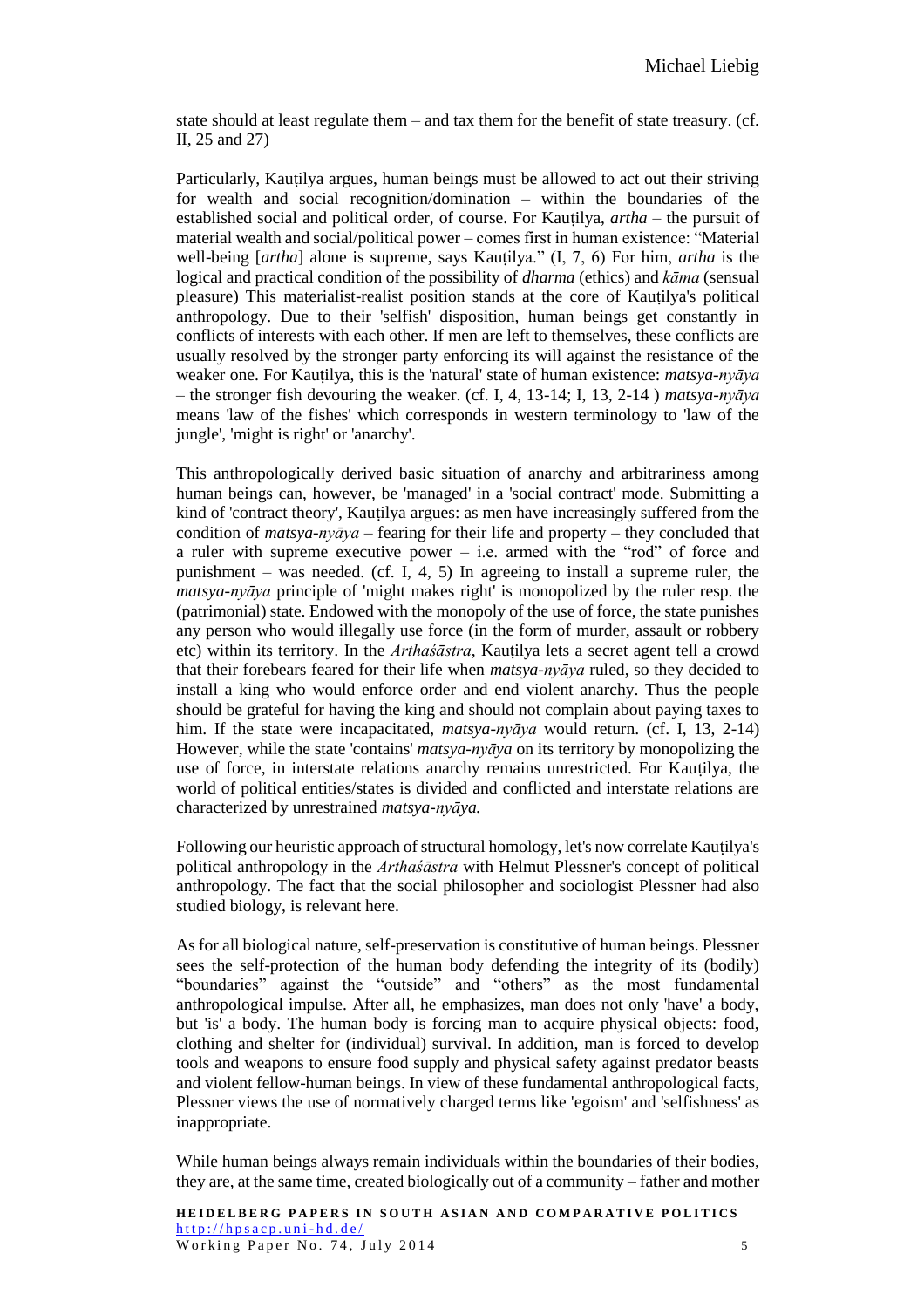– and are socialized in a community – the (extended) family. Thus, despite the physical 'boundaries' of the body separating men from from fellow-men and the 'self-interest' in one's own self-preservation, man is not principally anti-social. Nevertheless, from the primacy of (individual) self-preservation, inevitably conflicts of interest arise between human beings -- especially when it comes to scarce goods like food, clothing and shelter which are critically important for survival. These conflicts of interest can and often do turn into power struggles which lead to domination and subordination.

The basic anthropological principle of "boundary" and self-preservation applies not only individuals, but also to social structures: family, clan, tribe and later political communities such as the (patrimonial) state. All of these 'social bodies' defend their boundaries against external intrusions of 'others'. The community acts like the individual in counter-posing a "familiar, native sphere to an unfamiliar, alien sphere". (Plessner 2003, 231; transl. ML) From the basic anthropological fact of the particularity of human beings within the community and the particularity of human communities vis-à-vis other communities result frictions, conflicts of interest and power struggles. Such conflicts can intensify to an extent that they become a friendfoe relationship. For Plessner the friend-foe relationship is initially not a political category, but an anthropological fact: "The enemy is to man what is detrimental to his interests... [I]t is the most natural and most familiar thing in the world. But this familiarity and self-evidence of conflicts of interest that cause everyday quarrels and disputes about the smallest and the biggest things, also demonstrates... the entanglement of the One with the Other." (Plessner 2003, 194, transl. ML) This dialectic of the friend-foe relationship and mutual entanglement/dependence marks the demarcation line between Plessner and Carl Schmitt who absolutises the friendfoe relationship and postulates it as the central normative principle which politics must pursue under all circumstances.

The basic message of Plessner's political anthropology is that in this world there cannot be a political community that is free of conflicts of interests and power hierarchies and the same goes for interstate relations. In human existence, there is no power vacuum, but power struggle – albeit increasingly in 'civilized' forms and in judicial garb. For Plessner, the sober and impartial recognition of the entanglement of politics and human nature makes it possible to conduct politics as the "art of the possible." In this understanding, political anthropology is exactly not the "program of an pessimistic, anti-rational and conservative advocacy of pure power politics", but rather it provides the "anthropological foundations of statesmanlike action as a welcome help for the leader who has to stay sober and prudent, and needs to know when to start the fight at the right moment and when to terminate it." (Plessner 2003, 145f; transl. ML)

In Kauṭilya's political anthropology, the (political) world is divided, conflicted, and anarchical. His conclusion is that this state of political affairs must be adequately taken into account when acting politically. That means that all politics come down to the issue of enforcing one's own will upon an other or others.<sup> $14$ </sup> In order to enforce one's will against resistance, Kautilya sees four – no more and no less – basic methods of political behavior – the four *upāya*s:

- 1) *sāman* (friendliness, cooperation)
- 2) *dāna* (gift, ingratiation)
- 3) *bheda* (divide et impera)
- 4) *daṇḍa* (use of force).

<sup>14</sup>That corresponds to Max Weber's understanding of 'political struggle' and 'power' (Weber 1956, 27 and 38)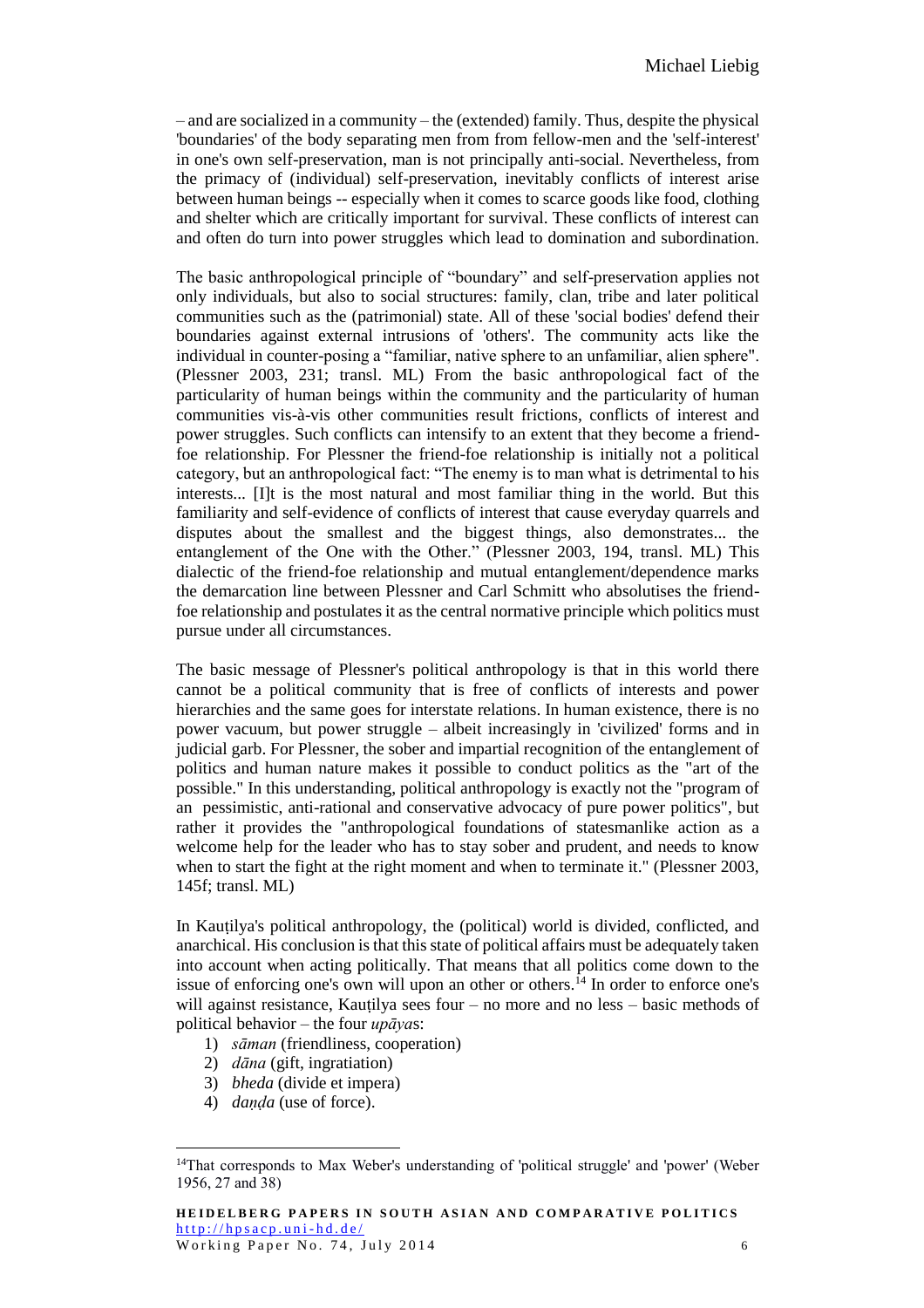These four methods of politics do not originate with Kauṭilya, but go back to much earlier political thought in ancient India. The *upāya*s are not only echoed by Weber, but also Morgenthau who states that "international Politics, like all politics, is a struggle for power" and defines power as ,,man's control over the minds and actions of other men" (Morgenthau 1978, 29 and 30) P. K. Gautam pointed to the section "Different Methods of the Balance of Power" in Morgenthau's *Politics among Nations* which exhibits an astonishing similarity to the *upāya*s in the *Kauṭilīya Arthaśāstra* (cf. Morgenthau 1978, 185-188): "Interestingly, without any reference to Kautilya, the 20th century pioneer of power politics theory Hans J. Morgenthau, in the chapter of different methods of balance of power in his book *Politics Among Nations: The Struggle for Power and Peace*, (1966) mentions that 'The balance of power can be carried on either by diminishing the weight of the heavier scale or by increasing the weight of the lighter one.' His chapter has sections on: 1.) Divide and Rule; 2.) Compensation; 3.) Armaments; and 4.) Alliances. The four sections are very close to the Kauṭilyan concepts of *bheda* (divide and rule), *dāna* (compensation), *daṇḍa* (armaments) and *sāman* (alliances)." (Gautam 2013b)

Let us take the question of Kauṭilya's political anthropology and his (anthropologically rooted) political realism as a reference point for the conceptual homology between Kauṭilya on the one side and the modern social scientists Weber, Plessner and Morgenthau on the other side, but let's also look at the intellectual connectivity among the latter. We do not go here for a (conceptual) 'content analysis', but limit ourselves to circumstantial evidence:

Max Weber did read at least some of R. Shamashastry's essays on the *Kauṭilīya Arthaśāstra* in *Indian Antiquary* between 1905 and 1910. (Weber 2008, 621) This reading is reflected in Weber's repeated references to Kauṭilya and the *Arthaśāstra* in his sociology of religion studies on Hinduism and Buddhism. From this work (with its references to Kauṭilya), Morgenthau is citing in *Politics Among Nations*. (Morgenthau 1978, 9) He was also familiar with Weber's *Politics as Vocation* which too references Kautilya. In private remarks, Morgenthau wrote: "Weber 's political thought possessed all the intellectual and moral qualities I had looked for in vain in the contemporary literature inside and outside the universities " (quoted in: Frei 1994, 96).

But Morgenthau was also familiar with Helmuth Plessner's political anthropology: he mentions Plessner's 1931 book *Power and Human Nature* in his 1933 study *The Concept of the Political*. (Morgenthau 2012, 106) William Scheuerman notes: "Reminiscent of the conservative German theorist Helmuth Plessner, author of an influential book on politics and human nature, Morgenthau argued that an antagonistic model of politics required a deeper grounding in psychology and philosophical anthropology. Not only did a realistic or sociological approach demand recourse to the laws of politics, but basic political laws derived from fundamental features of human nature." (Scheuerman 2009, 37)

#### **THE** *SAPTĀṄGA* **THEORY: THE SEVEN STATE FACTORS**

The outcome of conflicts of interest or friend-enemy relations both within a political community and between political communities is determined by power. It is power that decides who wins the struggle and dominates and who is the looser and has to back down. First, it should be noted that Kauṭilya – undoubtedly a theorist of power politics – refrains from any ideological and/or rhetoric idealization of power. For Kautilya, power is first of all the obvious attribute of the ruler: the "rod" with which he can strike at those who don't submit to his will. Power is the ability of the ruler to use force – first personally, then through 'executive organs' (body guards, police, military) against insubordination. The monopoly of the legitimate use of force enables

**HEIDELBERG PAPERS IN SOUTH ASIAN AND COMPARATIVE POLITICS**  $http://hpsacp.uni-hd.de/$ Working Paper No.  $74$ , July  $2014$   $7$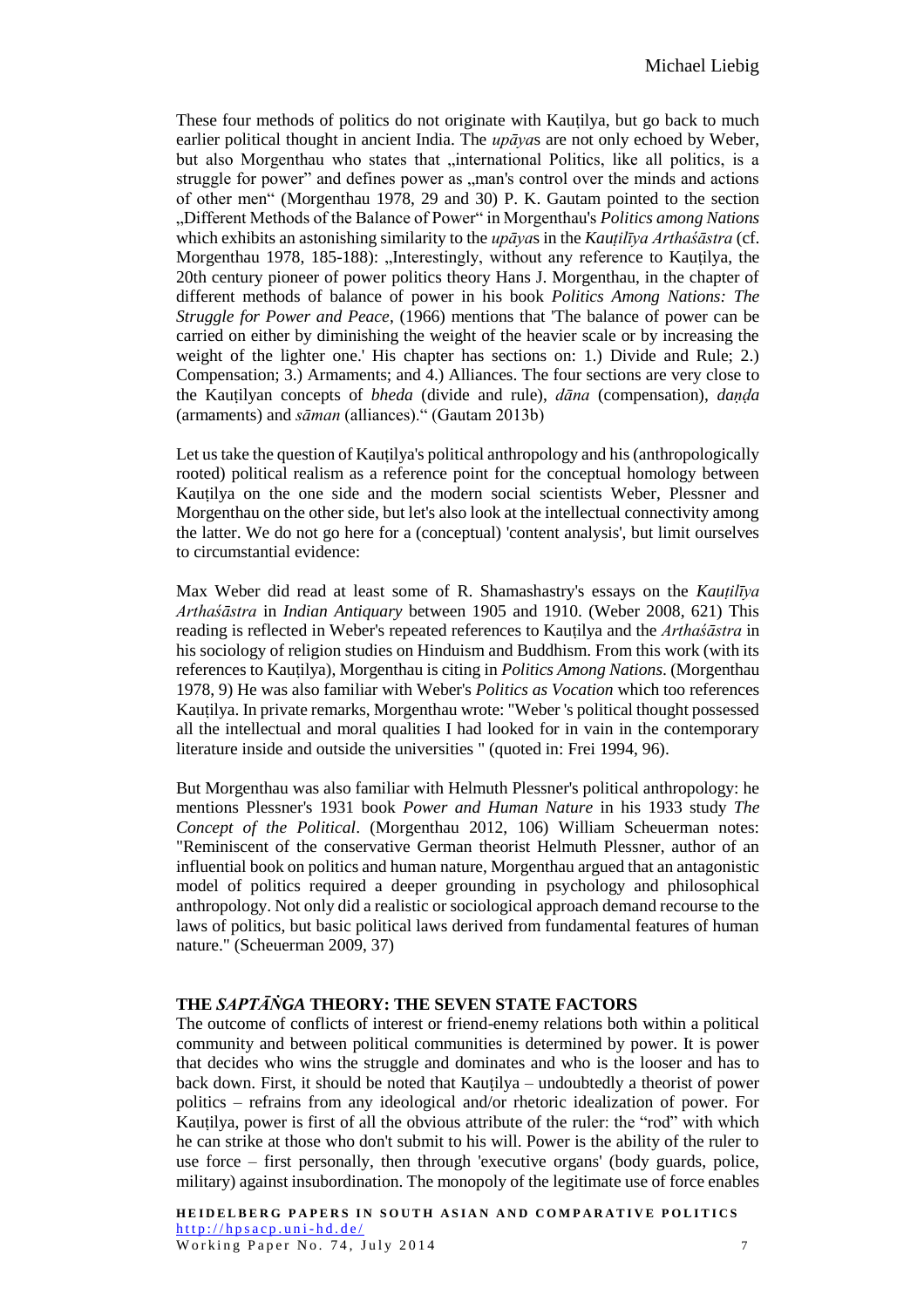the ruler to establish order in his kingdom and to control *matsya-nyāya*. And in this sense, power is constitutive of the state because a powerless state  $-$  i.e. without the monopoly of the use of force – ceases to be one. Such a 'state' will disintegrate internally and fall back into *matsya-nyāya* or, even more likely, such a 'state' will be conquered and annexed by another, more powerful state. In Kautilya's basic view of power as the capacity to use force as the means to enforce one's will against the resistance of others – be it within a state or against another state – there is an evident homology with Max Weber, Plessner and Morgenthau.

However, Kauṭilya's concept of power transcends the basic equation of power being the state's (exclusive) capacity to use force. There is a second dimension of Kauṭilya's concept of power, which is of particular interest for us: the *saptāṅga* theory. Kauṭilya's *saptāṅga* theory of (state) power refers to the seven *prakr̥ti.* The term *prakr̥ti* is translated by Kangle as "constituent element of the state" and as "state factor" by Meyer:

- 1) *svāmin*: the ruler
- 2) *amātya*: the Minister [government and administration]
- 3) *janapada*: the people [in the countryside]
- 4) *durga*: the fortress [capital]
- 5) *kośa*: the treasury [economy]
- 6) *daṇḍa*: armed might
- 7) *mitra*: the ally [in foreign policy]

For Kautilya, the seven *prakrti* constitute (state) power: "The king and his rule [state], this is the sum-total of the constituents [state factors]." (VIII, 2, 1) State power is the aggregate of the seven state factors. With Kauṭilya's *saptāṅga* theory the state is no longer defined solely by its monopoly of the use of force, because there are six other 'power factors' beyond *daṇḍa*. How powerful a state is, is determined by the given status and the developmental trend of all the seven *prakrti*. This new understanding of state power is one of Kautilya's outstanding theoretical achievements.

The sequence of the seven state factors indicates the relative weight Kauṭilya assigns them. An incompetent ruler produces disastrous consequences for all six consecutive state factors, while a good ruler can bring them into optimal condition. "And when the king is possessed of excellences, he makes the [other six] constituents perfect with their respective excellences." (VIII, 1, 16) The ranking of the seven *prakrti* is an expression of a logical and substantive hierarchy and generative principle: the state factor *svāmin* factor is the 'generative condition' of the state factor *amātya* – without ruler no 'government' advising him. Ruler and 'government' constitute the institutional framework of the state territory and the people living and working therein (*janapada*) – "the undertakings of the fort, the treasury, the army, the water-works and the occupations for livelihood have their source in the country. And bravery, firmness, cleverness and large numbers are found among the country people." (VIII, 1, 29-30)

The first three *prakr̥ti* combined are the prerequisite for the state factor *durga* – fortress, residence and capital city. In the capital, where the ruler resides with his government, also the state treasury (*kośa*) is located – into which flows the tax revenue of the working population. A well-stocked treasury is the condition for financing the armed forces (as well as police and secret service) – state factor *daṇḍa*. And the *prakr̥ti* 1 to 6 are the precondition of successfully conducting foreign policy (*mitra*). We see that the seven *prakr̥ti* are logically and practically interrelated.

Moreover, Kauṭilya's *saptāṅga* theory means that state power is no longer an abstract, relational magnitude, but an aggregate of material and immaterial variables. That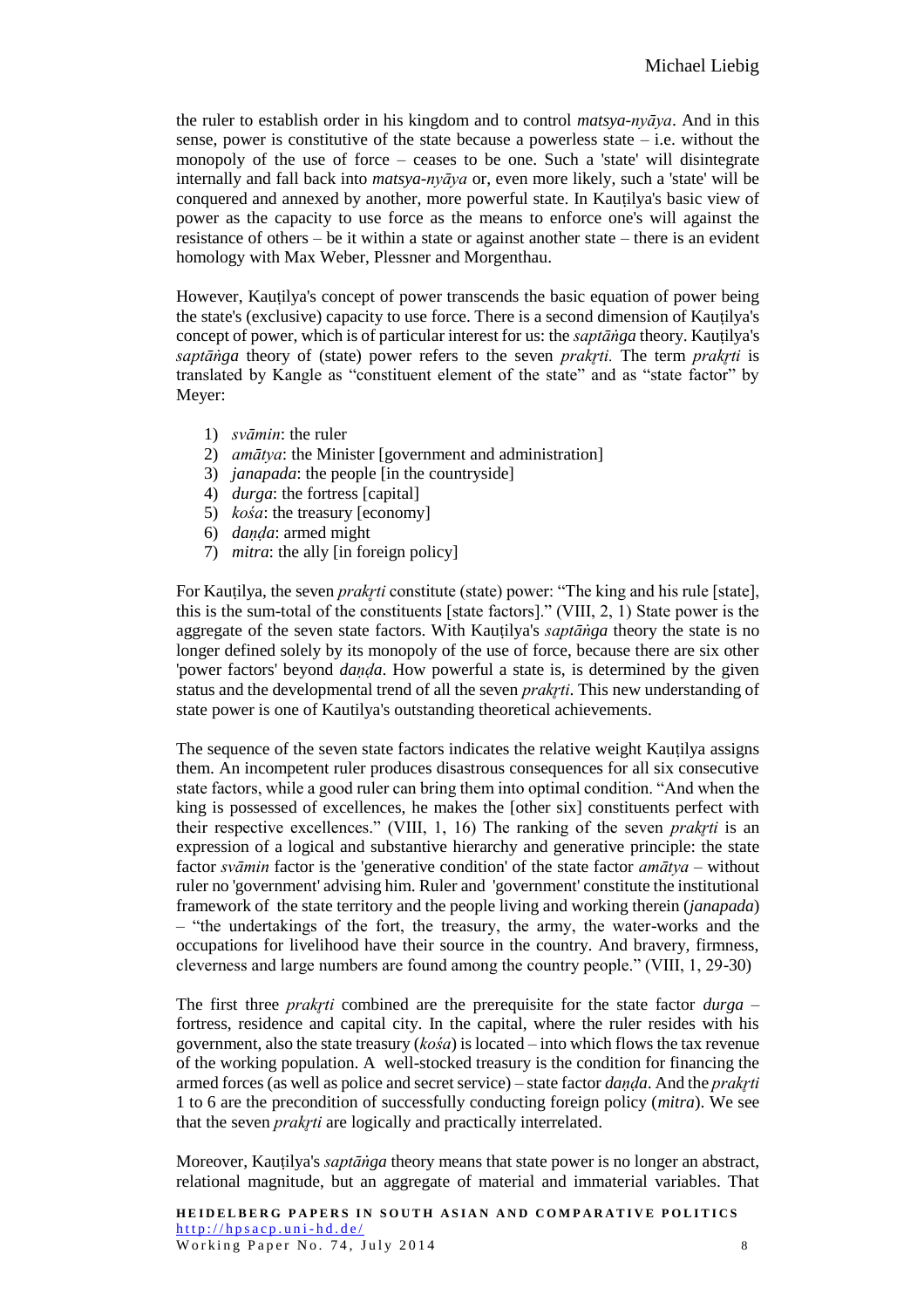implies that state power can be operationalized by breaking it down into its seven components. Thus, state power can, if not precisely measured, at least be adequately evaluated and estimated. That includes assessing the positive or negative developmental trends of each of the seven *prakrti*.

For an objective assessment of one's own *prakrti*, the Kautilyan state commands a comprehensive census system. The state bureaucracy collects and documents demographic, real estate, economic, fiscal and other data. Thus, the state factors *janapanda, durga, kośa* and *daṇḍa* can be estimated fairly accurately. For example *janapada*: how many peasants produce what agricultural output, what is their surplus product, what tax revenue do they generate. What mines do produce what output of what type of ore? Or what is output of timber, elephants or herbs from the forest land? Is the trend of these economic indicators positive or negative? Or, what is the size of the armed forces *(daṇḍa)*, their weapons systems, equipment, logistics or combat morale? Or, evaluating the quality of the state bureaucracy (*amātya*): what level of training, competence, efficiency or honesty? However, Kauṭilya advises the ruler to use the secret service when it comes to tracing corruption, embezzlement and abuse of power within then state bureaucracy. And, Kauṭilyan statecraft requires that the ('absolutist') ruler must judge soberly and self-critically his own political performance in collective policy deliberation with is advisers. "Rulership can be successfully carried out only with the help of associates. One wheel alone does not turn. Therefore, he should appoint ministers and listen to their opinion " (I, 7, 9) Kauṭilya does vehemently reject 'lonely decisions' of the ruler, who, instead, should consult with advisers and "should ascertain their different opinions along with their reasons for holding them". (I, 15, 35)

Evaluating and estimating the *prakyti* of foreign states is the task of the Kautilyan (foreign) intelligence service. Spies, diplomats and intelligence informants have to collect open and secret data and information on the state factors of other states – friendly, neutral or hostile. These 'raw' intelligence data then have to be analyzed and assessed by the ruler and his political advisers as to gain the knowledge base for their strategic planning.

State power as an aggregate of the seven *prakr*<sub>ti</sub> it is not just the summation of 'material' factors, which might include: a) human resources, for example, the number of tax-paying peasants or the number of literate and trained administrative bureaucrats; b) physical resources, for example size of the grain or rice harvest or annual output of iron; c) financial resources, for example, annual tax revenue or the budget surplus/deficit. Also, non-material, mental resources are part of (aggregated) state power, ranging from the mastery of statecraft by the ruler and his close advisers to the skill and productivity of farmers in the countryside and and artisans in cities.

So Kauṭilya provides a substantive concept of state power, which is comprehensive as well as differentiated in itself. This is important to avoid an over-fixation and overestimation of one or two state factors in assessing state power  $-$  i.e. ignoring their quasi-genetic dependency on other state factors and fact that state power is determined by the totality of the seven *prakrti*. When we look at the power potential of state we may find that the military power factor of this state appears to be very strong: its armed forces are quantitatively large. But intelligence analysis may uncover that that this same state is rather weak in economic power and financial resources which translates into missing pay, low-grade equipment and insufficient supplies – atrophying the army's combat power. Conversely, a territorially and demographically small state with modest armed forces might become a powerful state in a relatively short time span. That can happen if the state factors *svāmin* and *amātya* are of excellent quality, which means promoting and expanding the economy in the countryside (*janapada)* and in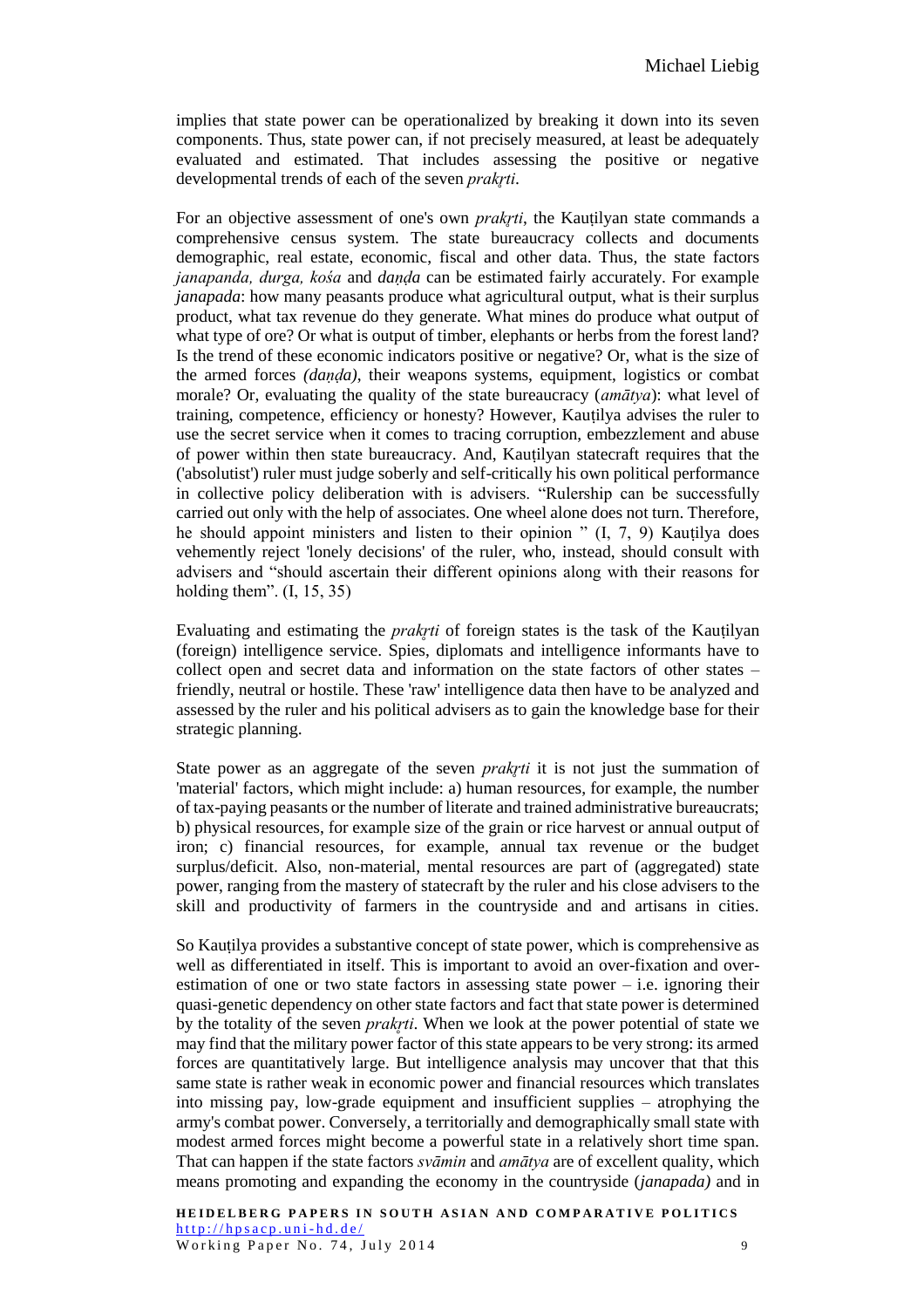the city (*durga*) thus increasing tax revenues (*kośa*) allowing the armed forces to be upgraded (*daṇḍa*) and conducting a wise foreign policy (*amātya*).

Kautilya's concept of state power as the aggregate of the seven state factors is homologous with Morgenthau's concept of "national power" whose components are the geographical setting, population size, raw materials, agriculture, industrial potential and the armed forces of a state. While these are material and quantitatively measurable factors, Morgenthau also includes immaterial factors to "national power" which are "national character", "national morality" and the "quality" of government and diplomacy. (cf. Morgenthau 1978, 107-170 ) Even if the homology between Kauṭilya's concept of state power as the aggregate of the seven *prakr̥ti* and Morgenthau's concept of "national power" is evident, Kauṭilya's *saptāṅga* theory was developed 2300 years prior to Morgenthau's concept – a truly outstanding theoretical achievement.

# *SAPTĀṄGA* **THEORY, CORRELATION OF FORCES AND THE** *ṢĀḌGUṆYA* **CONCEPT CLUSTER**

The *saptāṅga* theory is also of critical importance in operational statecraft. In foreign policy, the *saptāṅga* theory provides the benchmark for the assessment of one's own resources and capabilities on the one side and the capabilities of external actors on the other side. The result is an 'estimate of the situation' the bottom of which is the correlation of forces between states: "ascertaining the (relative) strength or weakness of powers". (IX, 1, 1) The concept of correlation of forces is central in the *Arthaśāstra,* because Kauṭilya wants to eliminate non-reflective, impulsive and arbitrary action in foreign policy. Via the *saptāṅga* theory, Kauṭilya establishes a substantive and objective criteria for assessing the correlation of forces between states. And this assessment, in turn, predetermines which foreign policy course the ruler should adopt.

Kauṭilya offers a spectrum of six basic approaches in foreign policy – the *ṣāḍguṇya* theory: "The circle of constituent elements [the seven *prakr̥ti*] is the basis of the six measures of foreign policy [*ṣāḍguṇya*]." (VII, 1, 1) Depending first and foremost on the assessment of the correlation of forces (in terms of the respective *prakrti*), there are the following action strategies in foreign affairs:

- *samdhi*, peace > the rival state is stronger and will remain so in the foreseeable future
- *vigraha,* war > the rival state is vastly inferior in power
- *āsana,* neutrality > the correlation of forces is balanced
- *yāna,* war preparation, coercive diplomacy > one's own power is rising vis-àvis the rival state
- *saṃśraya,* alliance building > the rival state's power is rising faster than one's own
- *dvaidhībhāva,* diplomatic double game > the constellation among rivals and allies is very fluid

Kautilya insists there are these  $s\overline{x}$  – no more and no less – action strategies in foreign policy "These are really six measures, because of differences in the situation, say Kauṭilya." (VII, 1, 5) What is of critical importance with respect to the *ṣāḍguṇya* theory is its intrinsic connectivity with the *saptāṅga* theory.

- the *saptāṅga* theory provides the benchmark for the correlation of forces between rival states.
- the correlation of forces (in terms of the seven *prakr̥ti*) preselects, if not

**HEIDELBERG PAPERS IN SOUTH ASIAN AND COMPARATIVE POLITICS**  $http://hpsacp.uni-hd.de/$ Working Paper No. 74, July 2014 10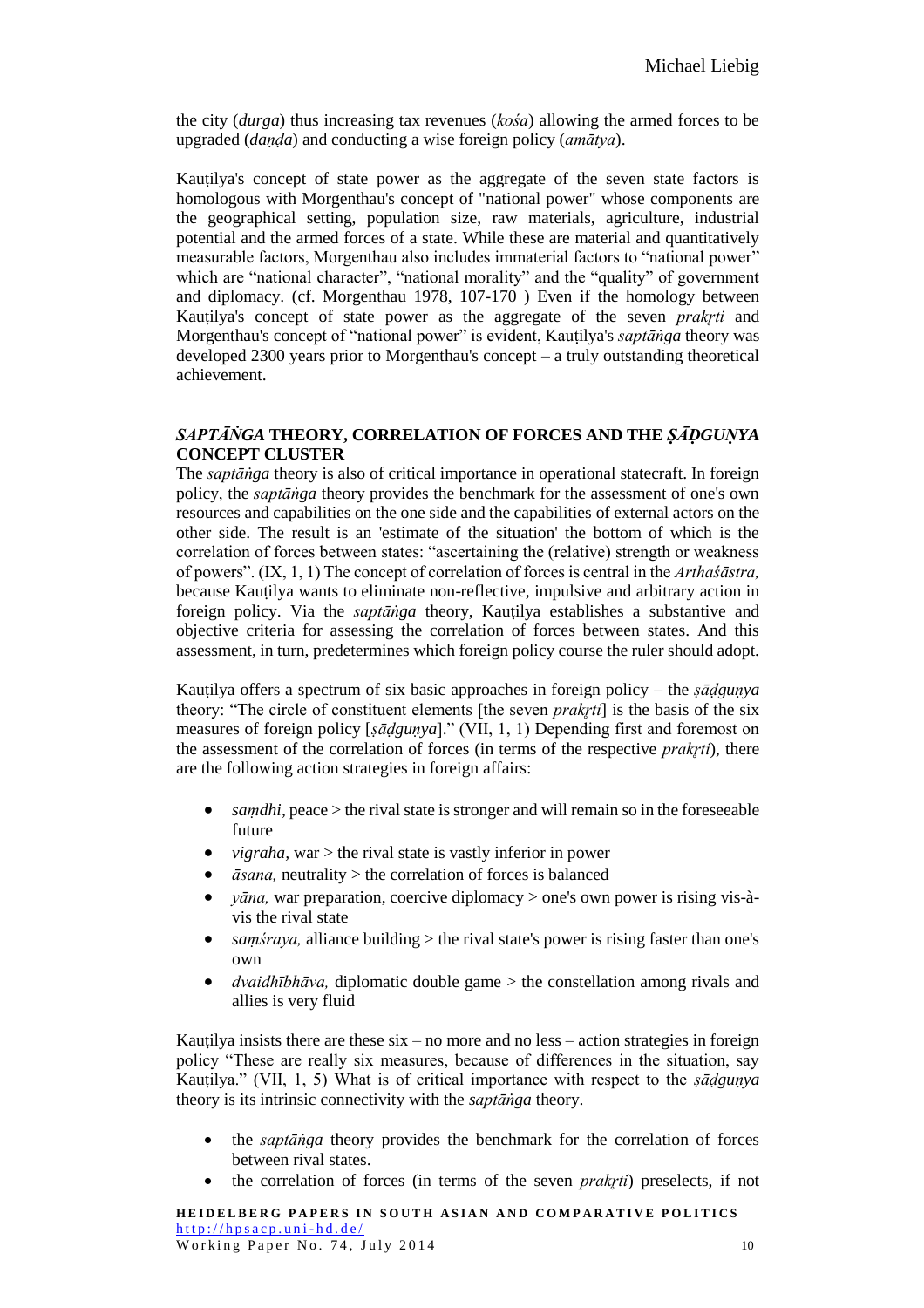#### determines which of the six action strategies (*ṣāḍguṇya*) is to be chosen

"Situated within the circle of [the seven] constituent elements, he [the ruler] should, in this manner, with these six methods of [foreign] policy, seek to progress from decline to stable condition and from stable condition to advancement in his own undertakings." (VII, 1, 38) And: "He who sees the six measures of policy as being interdependent in this manner, plays, as he pleases, with the [rival] kings tied by the chains of his intellect. (VII, 18, 44)

# **KAUṬILYAN RAISON D'ÉTAT: THE OPTIMIZATION OF THE SEVEN**  *PRAKR̥TI*

The *saptāṅga* theory also provides the key for the idea of raison d'état in the *Arthaśāstra*. As mentioned above, Kauṭilya does not uses the term literally, but the idea of raison d'état pervades the entire *Arthaśāstra* if we define it as "the unconditional imperative of the state's self-preservation"(Münkler 1987, 49; translation M.L). <sup>15</sup> Kautilya's most explicit dictum with respect to the idea of raison d'état is: 'The source of the livelihood of men is wealth, in other words, the earth inhibited by men. The science which is [explicating] the means of the attainment and protection of that earth is the Science of Politics." (XV, 1, 1-2) This understanding of raison d'état corresponds to Giovanni Botero's 1589 definition of *ragion di stato* as "the knowledge of the means and measures that are necessary to establish, preserve and enlarge a state." (Botero, *Della Ragion di Stato*, quoted in: Münkler 1987, 169; transl. ML) However, both Munkler's and Botero's definitions of raison d'état remain abstract as we are not told what the "means and measures" actually are that "establish, preserve and enlarge a state." Even Friedrich Meinecke, who has systematically analyzed the historical and intellectual genesis of the category raison d'état or *staatsraison*, deals with it as an abstract principle:

"*Staatsraison* is the maxim of state action, the state's law of motion. *Staatsraison* tells the statesman what he has to do in order to keep the state in a condition of health and power […] The well-being of the state and the people enclosed in it are the value and goal [of *staatsraison*], power, securing and expanding power, are the means to that end." (Meinecke 1963/1924, 1 and 3; transl. M.L)

In contrast, Kauṭilya's much earlier idea of raison d'état transcends the abstract principle of state preservation. Kauṭilya does indeed 'tell the statesman' what he needs to do in order to 'keep the state in a condition of health and power'. It is – once again – the *saptāṅga* theory which gives the idea of raison d'état a substantive content. Kautilya 'operationalizes' the abstract notion of (state) power via de-aggregation into the seven state factors and then arrives back at a well-defined and substantive notion of (state) power via aggregating the seven *prakr̥ti*. Each of them is thoroughly analyzed in the *Arthaśāstra*, but Kauṭilya is not only interested in the given state of the seven *prakr̥ti*. Much more he is interested in the state factors' trend of development and their potential for change – positively or negatively. The status of the *prakr*<sub>ti</sub> is fluid: they can grow and improve or they can deteriorate. A state's power potential might stagnate for a while, but sooner than later it will either increase or shrink.

The developmental trend of the *prakrti* – and this is the crucial point for Kautilya – is not beyond human control. The directionality of six resp. five state factors can be determined or at least be influenced by the ruler and the state administration. Kauṭilya's

<sup>15</sup>As mentioned earlier, the idea of raison d'état permeates Machiavelli's works, but – as in the case of Kauṭilya some 1800 years earlier – the notion of raison d'état is not explicitly articulated by him.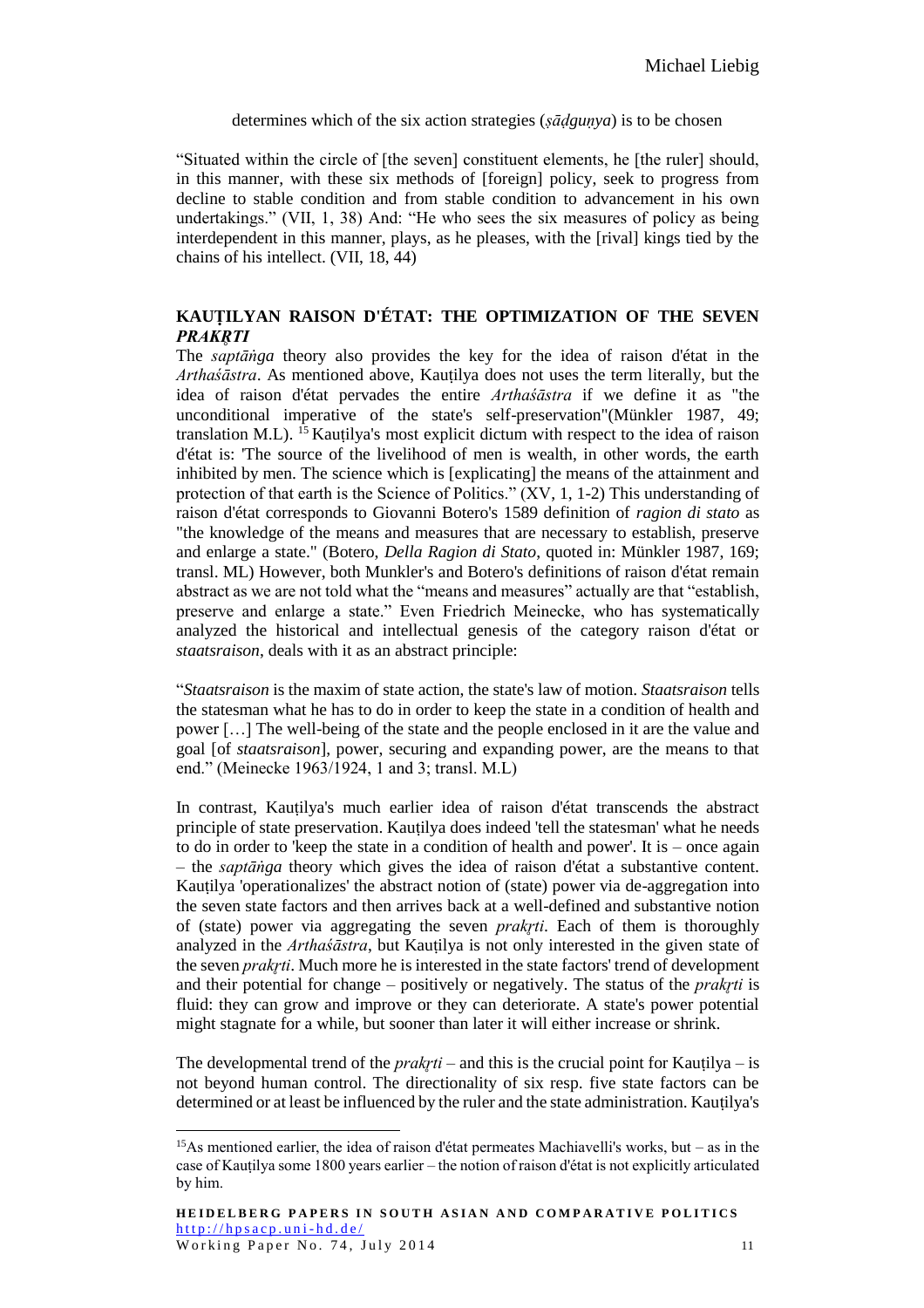central focus is to link the *prakr*<sub>ti</sub> with agency. The *prakr*<sub>ti</sub> have a potential that is open to political 'voluntarism'. Therefore:

- The ruler should provide the best possible political leadership.
- The 'government' should give the best possible advice to the ruler and excel in the political-administrative implementation of state policies.
- The people in the countryside are to engage in farming as to generate the largest possible agricultural surplus product and corresponding tax revenue as well as expanding the area under cultivation.
- In the capital, artisans are to be as skilled and productive as possible, traders (and the 'service sector') should have strong sales and pay high taxes correspondingly and the city's fortifications should be impregnable.
- The surplus of government revenues over expenditures should be as large as possible, so that the state treasure might be well-endowed
- The military should have the best training, we apons and supplies  $-$  i.e. superb combat power.
- As for the exogenous factor *mitra*, the allied state's *prakrti* should be exploited to the maximum extent to one's own benefit.

Keeping the state in a condition of health and – growing – power means the expansion and improvement of the seven *prakr*ti. Thus, the optimization of the seven state factors is raison d'état. With an unambiguous emphasis on agency, Kauṭilya postulates:

"A king endowed with personal qualities endows with excellences the constituent elements [*prakr̥ti*] not so endowed. One not endowed with personal qualities destroys the constituent elements that are prosperous and devoted to him. Then that (king) not endowed with personal qualities, with defective constituent elements, is either killed by the subjects or subjugated by the enemies, even if he be the ruler up to the four ends of the earth. But one, possessed of personal qualities, though ruling over a small territory, being united with the excellences of the constituent elements, and conversant with (the science) of politics, does conquer the entire earth, never loses." (VI, 1, 16-18)

Political action in the sense of Kautilyan raison d'état means optimizing the *prakrti* and thus upgrading the power of the state and the welfare of the people. Raison d'état in terms of the *saptāṅga* theory provides an operational and substantive concept on which statecraft can be based upon. Kauṭilyan raison d'état demands of the ruler to remedy deficits and defects of the state factors and their continuous upgrading. Or, to put it in modern IR terminology, 'internal balancing' has priority before 'external balancing' because it is the immediate and direct way of making and keeping the state healthy and powerful. Kautilya advises the ruler: first bring own house in order – and only thereafter think about the role other actors might play in your political schemes. (cf. VII, 6, 12)

But Kauṭilyan raison d'état in terms of the *saptāṅga* theory applies equally for *mitra* or external balancing. Foreign policy in accordance with Kauṭilyan raison d'état means the 'indirect' optimization of one's own *prakrti* by exploiting for a time the state factors of an allied state to one's own benefit – either by providing protection against a third state of superior power or helping to conquer a third state of inferior power. In first case, one's own state factors are being kept intact or can be improved behind the 'shield' (of *prakr̥ti*) made available by the allied state. In the latter case, the ally is helping in the conquest of a third state which means the 'incorporation' of that state's *prakr̥ti* into one's own  $-i.e.$  the optimization of the own state factors by enlarging them with those of the conquered state.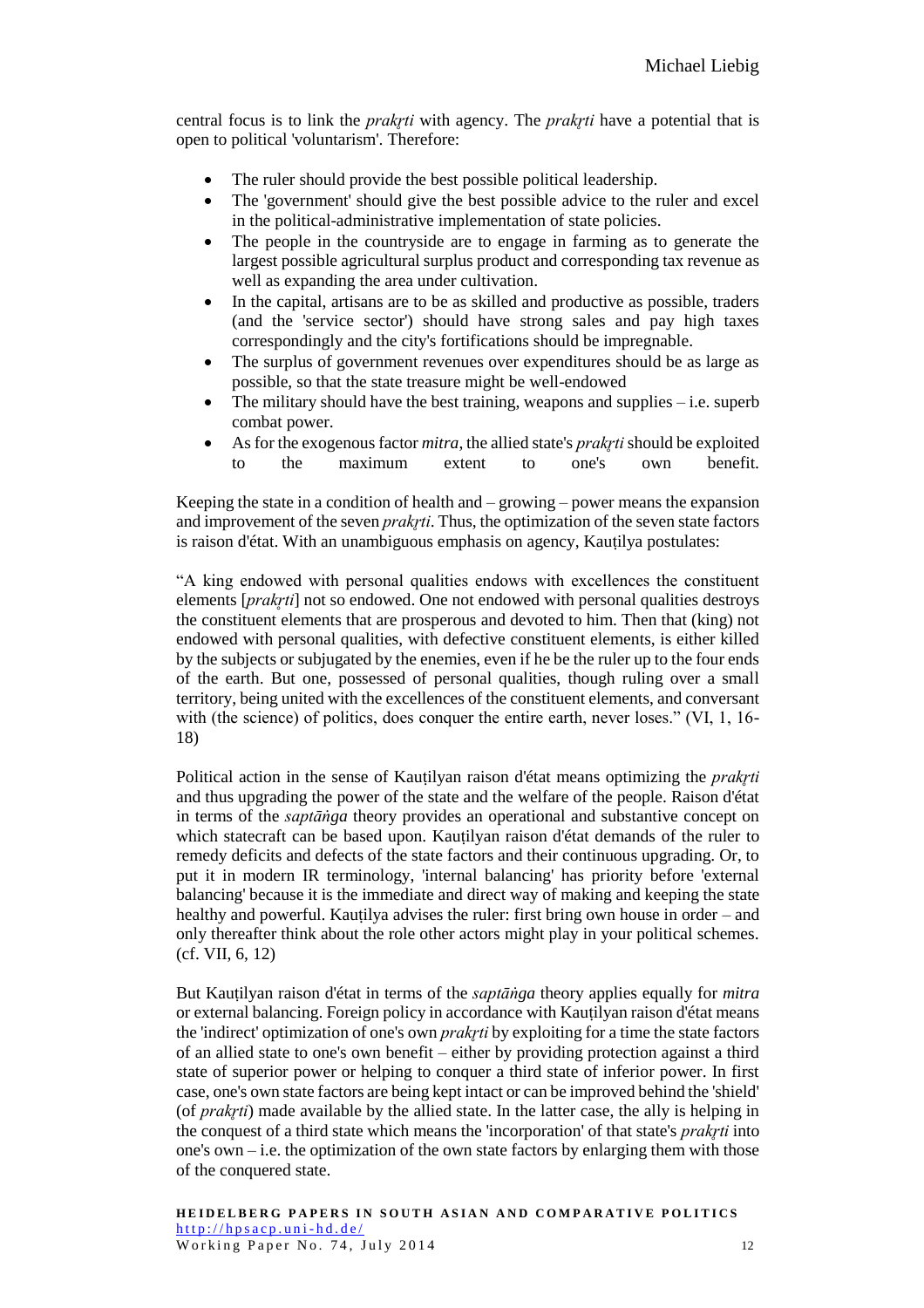"On thus perceiving the presence of excellence in a gain or a portion of a gain, which is definite, he should march after making pacts with confederates, being intent on achieving [only] his own object." (VII, 9, 53)

Kautilyan raison d'état can be operationalized into concrete policies for optimal 'internal balancing'. Based on a thorough assessment of the situation in term of the status and developmental trend of one own's *prakrti* and those of allied, neutral and enemy states, concrete policy decisions can (and have to) be made as to which of the *prakrti* most urgently need to be upgraded quantitatively and/or qualitatively. The order of priority and the ways of implementation with respect to the optimization of the state factors is a matter of the political skill of the ruler and the specific, tactical situation. But for all these contingent political considerations and resulting policy measures, there is a substantive benchmark: raison d'état in terms of the optimization of the state's *prakr<sub>ti*</sub> – quite the opposite of 'Asiatic' inertia and stasis.

Throughout the *Arthaśāstra*, Kauṭilya tells us that there is no standstill in the political world. Change is what is constant in politics. States always go into a certain direction: "decline, stability and advancement" (VI, 2,4) States may stagnate, but it won't take long before decline or ascend becomes discernible. There are no permanent friends, foes or neutrals. Interstate relations are fluid: today's friend is tomorrow's enemy and vice versa. Kauṭilya insists that the ruler must know about the changes in the political situation, preferably before they have fully manifested themselves. "He, who is well versed in the science of politics, should employ all the means, viz. advancement, decline and stable condition as well as weakening and extermination." (VII, 18, 43)

### **KAUṬILYAN RAISON D'ÉTAT AS THE POLITY'S 'BASIC NORM'**

Kauṭilyan raison d'état seems to be situated outside the realm of normativity. Securing and expanding the power of the state via the optimization of the seven state factors appears to be undiluted purposive rationality – 'pure power politics'. In contrast, the normative sphere of Kauṭilyan statecraft appears to be summed up in an ethical dictum that seems far distant to and incompatible with 'power politics':

"In the happiness of the subjects lies the happiness of the king and in what is beneficial to the subjects his own benefit. What is dear to himself is not beneficial to the king, but what is dear to the subjects is beneficial (to him)." (I, 19, 34)

This normative dictum should not been seen declaratory. But, if Kauṭilya is serious about it, how can it coexist with Kauṭilyan raison d'état in the sense of securing and expanding the power of the state? Kautilya is unambiguous that policies dictated by raison d'état do involve wars (of aggression), extrajudicial killings, deception, lies and breach of treaty. Such unethical behavior features prominently in the *upāyas* and the *ṣāḍguṇya*. And such state policies, which differ radically from generally accepted ethical norms, are hardly compatible with the happiness of the people. The basic canon of morality, as defined by Kauṭilya, is: "abstaining from injury (to living creatures), truthfulness, uprightness, freedom from malice, compassionateness and forbearance." (I, 3, 13) However, for Kauṭilya, even highly 'unethical' state action, if guided by raison d'état, has not only a normative eigenvalue, but serves the people. For him, strengthening state capacity is the *conditio sine qua non* for the happiness of the people.

Kautilya takes a position which denies that there is a dichotomy between purposive rationality and normativity if one accepts his understanding of raison d'état. Indeed, when looking at the premise of the Kautilyan state – preventing the relapse into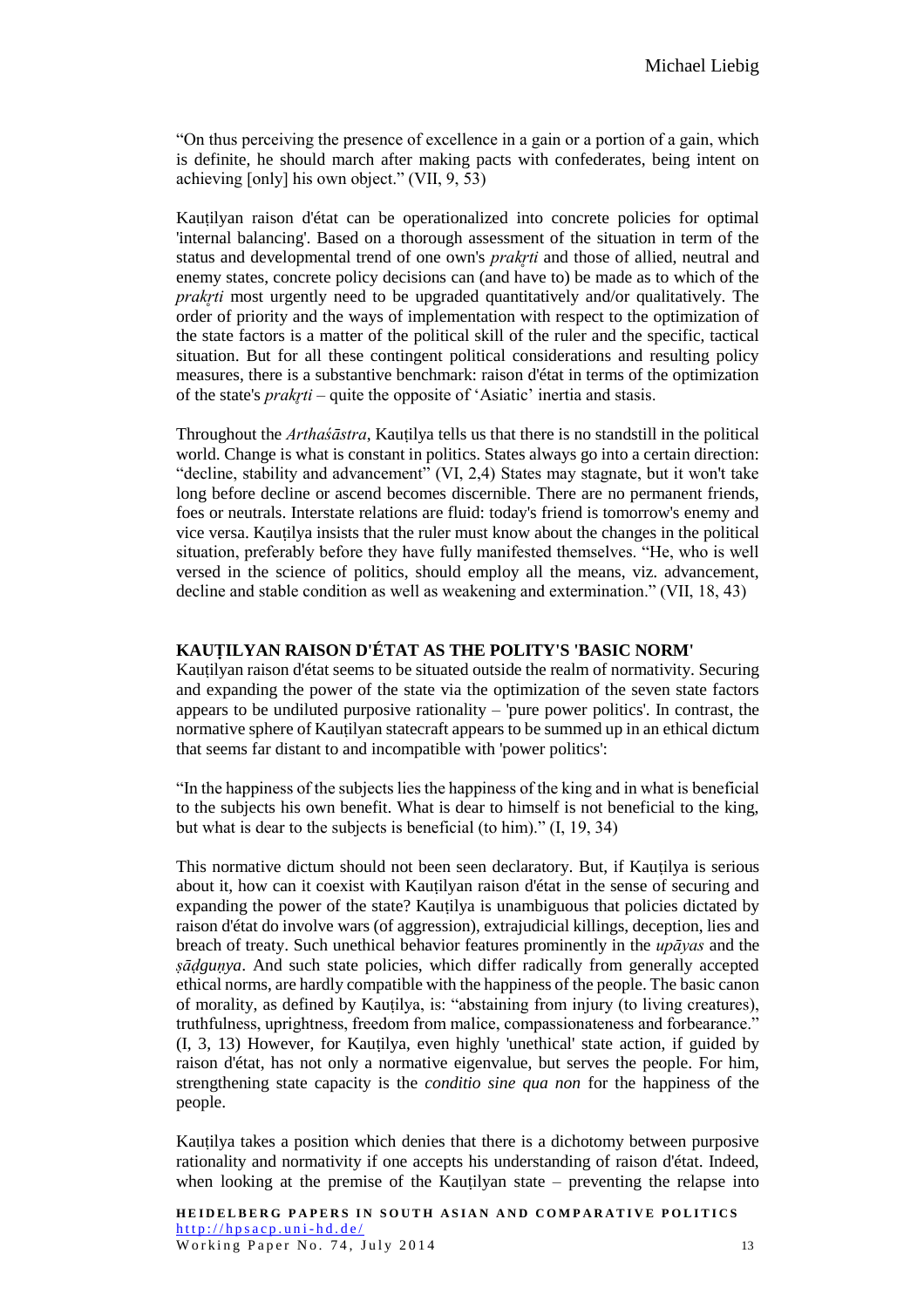*matsya-nyāya* – the question arises whether this premise is purposive-rational or normative in character? Or, is it both? Indeed, for Kauṭilya, maintaining and strengthening the power of the state and ensuring the happiness of the people are two sides of the same coin. For him, both are political necessities (in the sense of purposive rationality) and both have a political-normative dimension. Albeit in a paradoxical fashion, the previously mentioned central dictum of the *Arthaśāstra* expresses the dual character (political rationality and normativity) of Kauṭilyan raison d'état: "'Material well-being [*artha*] alone is supreme,' says Kautilya. For spiritual good [*dharma*, ethics] and sensual pleasures [*kāma*] depend on material well-being." (I, 7, 6-7) In other words, without exercising political power and pursuing material wealth, there won't be morality in the political sphere. For Kauṭilya, there is no 'stand-alone' morality in politics separated from power and wealth. Instead, in the political sphere, power and wealth on the one side and ethics on the other side are dialectically interrelated.

The optimization of the seven *prakr*<sub>ti</sub> originates from the purposive-rational political calculation of maintaining and expanding power of the state. At the same time, the power of the state is the prerequisite for meeting the normative requirement to ensure the happiness and welfare of the people. Without the optimization of the *prakr̥ti* – driven by purposive political rationality – the people would sink into poverty and *matsya-nyāya* would loom – the very opposite of the happiness of people. The paramount duty of the ruler (or the state), to strive for the happiness of the people and to prevent *matsya-nyāna*, has an intrinsic normative character resp. eigenvalue. At the same time, this political-ethical obligation of the ruler is an expression of purposive political rationality: growing state power by optimizing the *prakr̥ti* – notably with respect to the economy – will also make the people materially saturated and politically content which guarantees of the stability and power of the state. Materially saturated and 'happy' people will keep quiet and gratefully accept the ruler and his government as legitimate. They welcome a powerful state which is capable of preventing *matsyanyāya* – both domestically and with respect to foreign powers.

In the paragraph "Causes Leading to Decline, Greed and Disaffection among the Subjects," Kauṭilya gives an detailed account of 'bad governance' like "discarding the good and favouring the wicked", "starting unrighteous injuries", "doing acts that should not be done" or the "destruction of well-being [*artha*]". (VII, 5, 19-16) Such political practices, if they occur outside the constraints of raison d'état, are evil in normative terms. But engaging in them, is equally counterproductive, if not selfdestructive in political terms. In other words: he who submits to 'normal' evil in politics, is acting no only immorally, but commits the supreme crime of political life: stupidity. Outside the narrow path of raison d'état, immorality in politics is plain stupid. The following citation demonstrates the dialectical entanglement of purposive political rationality and normativity that characterizes the *Arthaśāstra*:

"Subjects, when impoverished, become greedy; when greedy they become disaffected; when disaffected they either go over to the enemy or themselves kill the master. Therefore, he [the ruler] should not allow these causes of decline, greed and disaffection among the subjects to arise, or, if arisen, should immediately counter-act them." (VII, 5, 27-28)

In Kauṭilya's dialectical entanglement of purposive political rationality and normativity lies a significant difference to Meinecke – in spite of the homology between the Kauṭilyan idea of raison d'état and Meinecke's. Let's recount that both for Meinecke and Kauṭilya, raison d'état has a normative and a purposive-rational dimension: "The well-being of the state and the people enclosed in it are the value and goal [of raison d'état], power, securing and expanding power are the means to that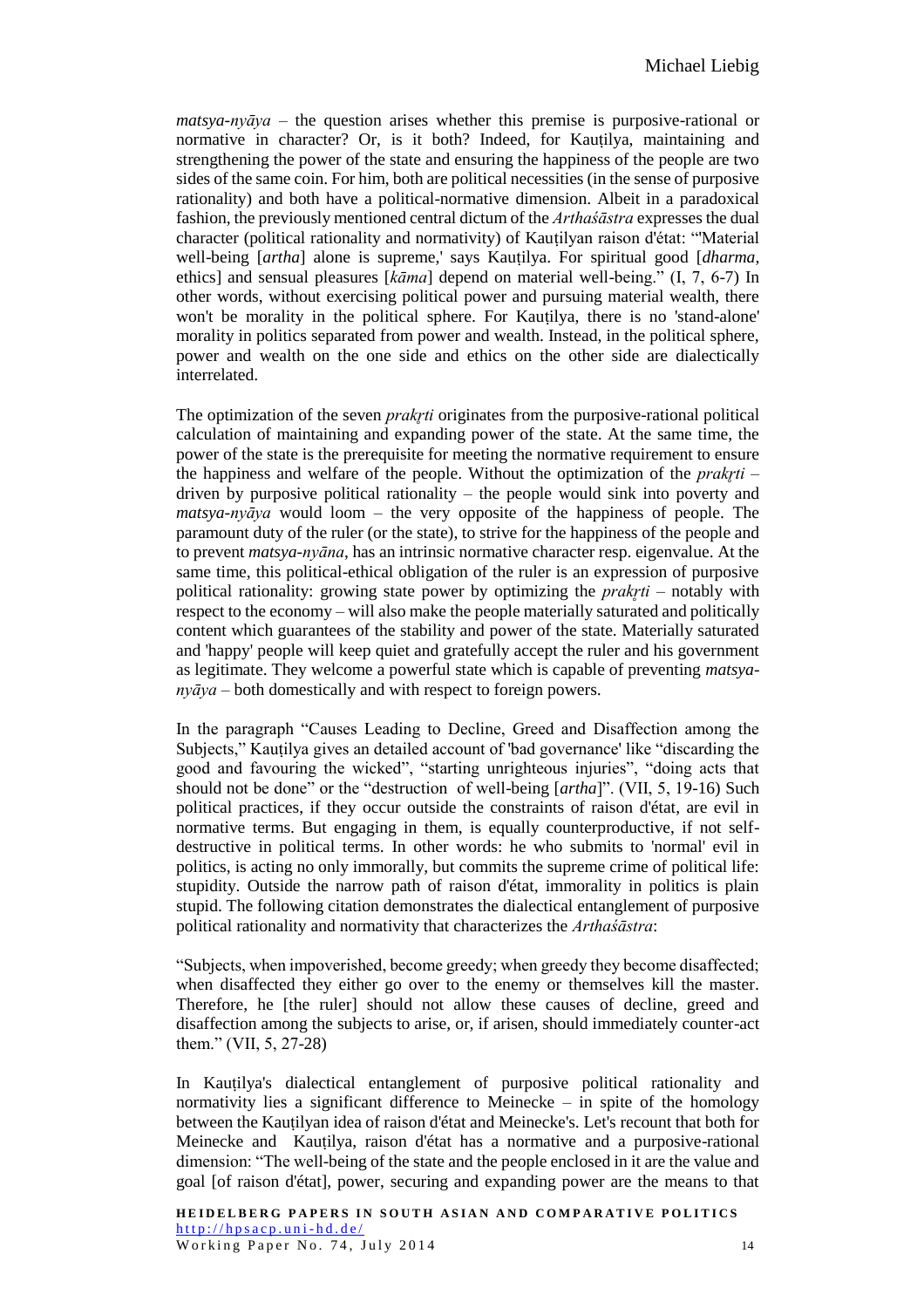end." (Meinecke 1963/1924, 3; transl. ML) But while Kauṭilya sees a symbiosis of political normativity and rationality, Meinecke sees an unbridgeable rift. Raison d'état as political action for the purpose of maintaining and expanding the power of the state creates for Meinecke a irresolvable normative dilemma. If the state acts with political purposive-rationality in line with raison d'état, it will inevitable commit "sins" of the most severe kind. Not so for Kauṭilya: when political action derived from raison d'état collides with the above mentioned canon of basic ethical values, he knows no hesitation: what raison d'état demands to be done, must be done. There might be regrettable, tragic consequences when acting in accordance with raison d'état, but such action cannot become an ethical dilemma. In Book I, chapters 17 and 18, Kautilya deals with the legitimate and politically competent crown prince repudiated by the king-father. If the alternate successor chosen by the king is also competent in statecraft, Kauṭilya says, the legitimate prince must accept his fate and retire to a life in seclusion. However, in case designated successor is politically incompetent, the crown prince should overthrow his father and kill him along with the chosen successor because they are a threat to health and power of the state. So, Kauṭilya is not masking out the tragic dimension of raison d'état, but long as the state leader adheres to it, his action cannot be 'sinful' or 'unethical'.

Through the symbiosis of political normativity and rationality, raison d'état constitutes a 'basic norm' of higher 'cardinality' in the sphere of statecraft. Raison d'état as 'basic norm' supersedes and overrides the 'regular' ethical canon. Those who accuse Kauṭilya of sacrificing morality at the altar of raison d'état, ought to keep in mind that is was Plato in the *Politea*, who – like Kauṭilya – distinguished between ethics in general and the political ethics of statecraft. Plato's political ethics include, for example, the state's right to use 'noble lies' in politics – thus violating the supreme principle of Platonic ethics: truth. Or, another example, the Platonic state is given the right to pursue policies of eugenics including infanticide. (cf. Hillebrandt 1923, 36 and 155)

There is, however, a third normative dimension to Kauṭilyan raison d'état in addition to the fusion of maintaining and expanding the power of state and the welfare of the people. This third normative dimension covers the sphere of foreign policy. As indicated above, the optimization of the *prakr̥ti* with respect to Kauṭilyan foreign policy means that the *prakr̥ti* of other states get 'incorporated' into one's own by conquering these states or turning them into vassals. Does this kind of (exogenous) enlarging and upgrading of one's own state factors mean a policy of unrestrained military conquest and imperialist expansion? The answer is  $a -$  qualified  $-$  No.

Kauṭilyan raison d'état in interstate affairs – i.e. the optimization of one's own *prakr̥ti* by capturing the exogenous *prakrti* of conquered/vassal states – draws a clear (geocultural) line of demarcation. Within the geo-cultural space of the Indian subcontinent, Kautilyan raison d'état means revisionism: all state factors (of the various political entities on the subcontinent) are to be aggregated into the formation of one pan-Indian state entity. For Kauṭilya, the 'strategic' aim of politically unifying the Indian subcontinent gains a normative quality and thus becomes a central feature of raison d'état.<sup>16</sup> The "six methods of foreign policy" (*ṣāḍguṇya*) in the service of raison d'état are explicitly meant to facilitate the political unification of the Indian subcontinent – preferably by the five non-violent methods. But if that were not possible, war is *ultima ratio*. Within the geo-cultural space of the Indian subcontinent, Kauṭilyan foreign policy is revisionist and expansionist.

<sup>&</sup>lt;sup>16</sup>Here lies, again, a similarity between Kauțilya and Machiavelli whose strategic (and 'normative') goal was the political (re-)unification of Italy and its liberation from Spanish, French and German domination (cf. Drekmeier 1962, Meinecke 1963, Hale 1972)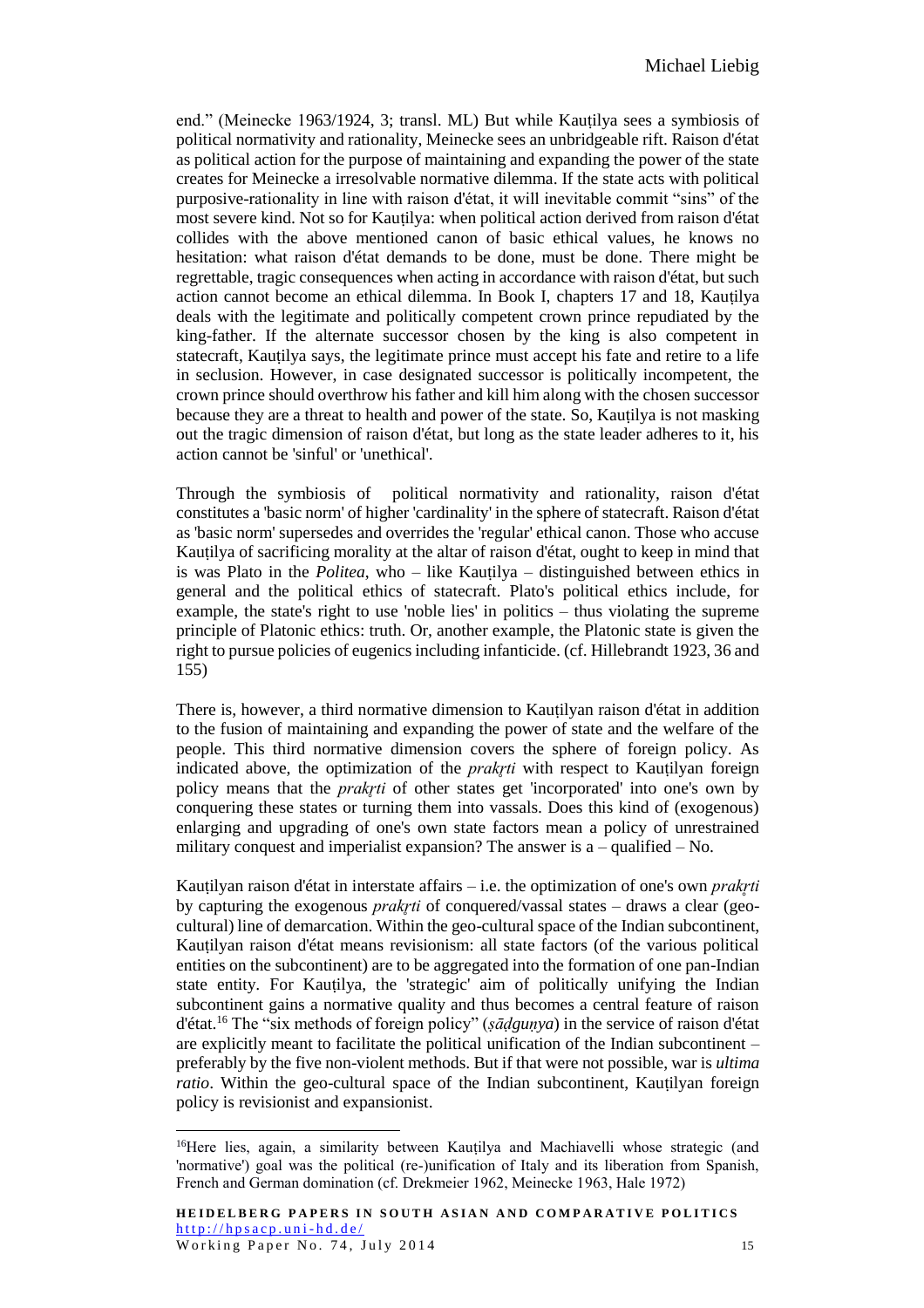However, the strategic and normative goal of politically unifying the Indian subcontinent as part of Kauṭilyan raison d'état has yet another normative dimension: what is valid within, is not valid beyond the Indian subcontinent. Revisionism and expansionism are completely absent in Kauṭilyan foreign policy with respect to the states located outside the Indian subcontinent. In the *Arthaśāstra*, there is not the slightest hint pointing in the direction of imperial proclivities beyond the Indian geocultural space. Kauṭilya's normatively charged determination for the political unification of the subcontinent 'stops' in the Himalayas and in Afghanistan. There is no desire for imperial expansion towards the Graeco-Persian Empire, Central Asia, Indochina, China or the Indo-Pacific islands. Within the (unified) subcontinent, the optimization/aggregation of the totality of *prakr*<sub>ti</sub> is Kautilyan raison d'état, but the very same raison d'état becomes a normative 'barrier' when it comes to politicomilitary expansion beyond the subcontinent. Beyond India, Kauṭilyan raison d'état demands a foreign policy of 'balance of power' with other states.

# **THE** *KAUṬILĪYA ARTHAŚĀSTRA***: POLITICAL SCIENCE AND STATECRAFT**

According to B.H. Liddell Hart, grand strategy can be understood as a 'holistic' alignment of strategic thinking on the overall constellation of the political, social, moral, economic, military and cultural resources available to a state. (Liddell Hart 1967, 322) Grand strategy means that strategic thinking and action is aimed to bring about a context-adequate mix of all state resources for the realization of state interests and goals. (cf. Kovac/Marcek, 2013) This concept of grand strategy is homologous to Kauṭilya's synoptic idea of statecraft and his comprehensive understanding of political science which, as evidenced in the *Arthaśāstra,* covers state, governance, economy, law, foreign policy/diplomacy, military affairs and intelligence. Consequently, the *Arthaśāstra* is about synthesizing military, diplomatic, legal, governance or economic strategies into into grand strategy in accordance with raison d'état. (cf. Bozeman 1992)

What we see here, is the "modernity of tradition" (Rudolph  $\&$  Rudolph 1968) – as represented by ancient Indian political thought which is (uniquely) articulated by Kauṭilya in the *Arthaśāstra*. He lays out conceptual building blocks of timeless relevance for political science and grand strategy. The Indian tradition of the intellectual "re-use of the past" (Mitra 2012) for current political challenges is both undertheorized and underutilized in (modern) political science. Thus, the intellectual vibrancy of this classical text of political theory and statecraft should induce us to engage with the *Arthaśāstra's core* ideas productively, albeit critically:

- with the *saptanga* theory the power of the state gets a substantive content: the aggregate of the seven *prakr̥ti*.
- the optimization of the seven state factors constitutes Kautilyan raison d'état which facilitates not only the strengthening of the power of the state, but also the welfare of the people – therefore gaining the character of a 'basic norm'
- the third normative dimension of Kauṭilyan raison d'état is the determined thrust towards 'regional' political unification, however coupled with the 'normative barrier' against exogenous imperial-expansionist designs
- the *ṣāḍguṇya* theory based upon the concept of the correlation of forces in terms of the *saptāṅga* theory defines a spectrum of foreign policy strategies for enforcing state interests and goals in the sense of grand strategy.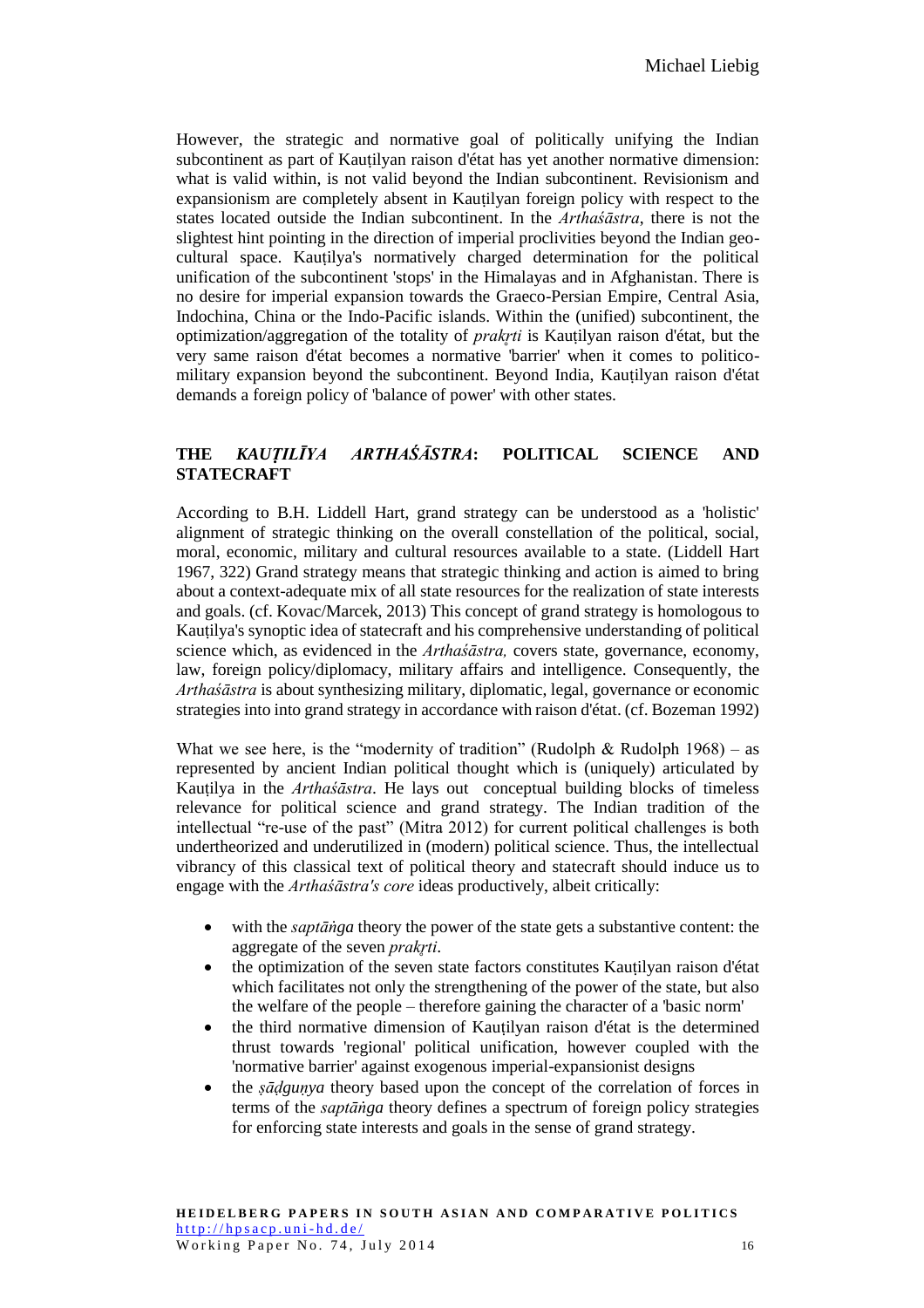Kauṭilya's ideas and concepts in the *Arthaśāstra* represent an untapped reservoir of ideas and concepts that can be used to tackle political science puzzles. That goes both for the history of political thought and for theory building with respect to current questions and puzzles of political science, including International Relations theory. The portfolio of such research questions could include: factors constituting state capacity, the dialectics of economy and security, strategic autonomy and nonalignment, 'the non-imperial great power', the concept of multipolarity, or research issues with respect to 'neoclassical realism' in IR theory and theoretical questions in the field of Intelligence Studies, notably with respect to intelligence analysis, assessment and estimates. The analysis and explication of the central ideas and concepts of the *Kauṭilīya Arthaśāstra* with the help of 'covariant' or structurally homologous categories of political science should be  $a$  – long overdue – contribution to introducing a 'de-orientalized' *Kauṭilīya Arthaśāstra* in the political science discourse internationally.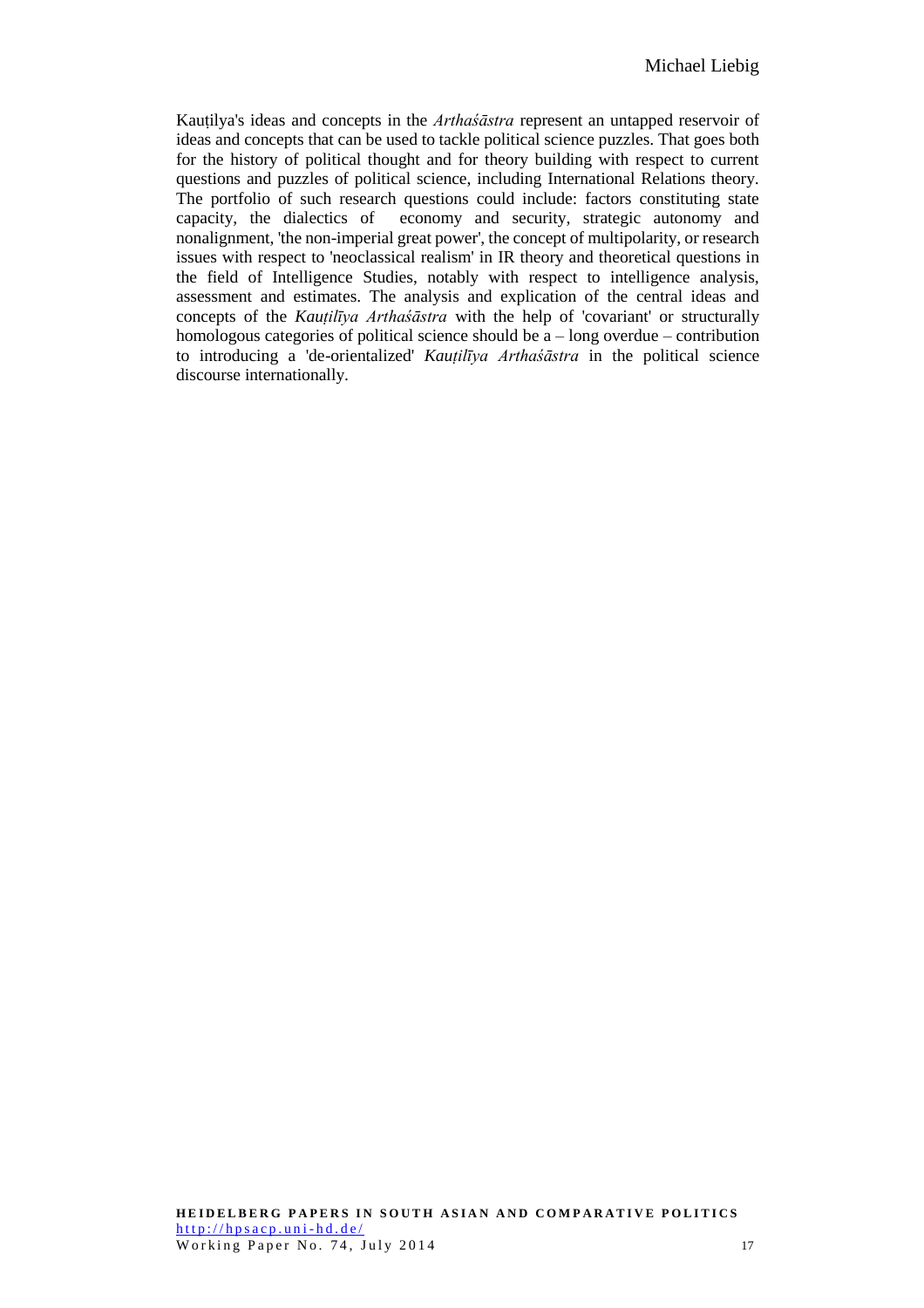#### **REFERENCES**

- Bajpai, Kanti P. / Mattoo, Amitabh (1996): Securing India: Strategic Thought and Practice. Delhi: Monahar Publishers.
- Bajpai, Kanti P. / Pant, Harsh V. (Hg.) (2013): India's Foreign Policy: A Reader. Oxford: Oxford University Press.
- Behera, Navnita Chadha (2007): Re-imagining IR in India. In: International Relations of the Asia-Pacific, 7/3, pp. 341–368
- Boesche, Roger (2002): The First Great Political Realist: Kautilya and his Arthashastra. Lanham, USA: Lexington Books.

Bozeman, Adda B. (1992): Strategic Intelligence & Statecraft, Washington: Brassey's

Dixit, J. N. (2003): India's Foreign Policy 1947-2003. Delhi: Picus Books

- Drekmeier, Charles (1962): Kingship and Community in early India, Stanford, CA: Stanford University Press.
- Frei, Christoph (1994): Hans J. Morgenthau: Eine intellektuelle Biographie. Bern: Haupt.

Gautam, P. K. (2013a): One Hundred Years of Kautilya's Arthashastra. Delhi: Institute for Defence Studies and Analyses (IDSA Monograph Series). Online http://idsa.in/monograph/OneHundredYearsofKautilyasArthasastra.

Gautam, P.K (2013b): Understanding Kautilya's Four Upayas. Delhi: Institute for Defence Studies and Analyses (IDSA Comment). Online verfügbar unter http://idsa.in/idsacomments/UnderstandingKautilyasFourUpayas\_pkgautam\_20061 3.

- Hale, J. R. (1972): Machiavelli and Renaissance Italy. Harmondsworth, UK: Penguin Books.
- Hillebrandt, Alfred (1923): Altindische Politik. Jena: Fischer.
- Jayaswal, K. P.: (1943): Hindu Polity: A Constitutional History of India in Hindu Times. Bangalore: Banagalore Printing and Publishers.

Jones, Rodney W. (2006): India's Strategic Culture. Hg. v. Advanced Systems and Concepts Office. Defense Threat Reduction Agency. Online verfügbar unter https://fas.org/irp/agency/dod/dtra/india.pdf.

- Kangle, R. P. (Hg.) (2010a/1972): The Kautilya Arthashastra Part II (English Translation). Delhi: Motilal Banarsidass Publishers.
- Kangle, R. P. (Hg.) (2010b/1965): The Kautilya Arthashastra Part III (Commentary). Delhi: Motilal Banarsidass Publishers.
- Meinecke, Friedrich (1963/1924): Die Idee der Staatsraison in der neueren Geschichte. München: Oldenbourg.

Meyer, Johann J. (Ed.) (1977/1926): *Das altindische Buch vom Welt – und Staatsleben: Das Arthacastra des Kautilya*. Graz: Akademische Druck- und Verlagsanstalt.

- Kovac, Mitar / Marcek, Jan (2013): Konzepte und methodische Aspekte der Formulierung und Umsetzung der staatlichen Strategie. In: Österreichische Militärische Zeitschrift, 51/1, pp. 34–47.
- Kühnhardt, Ludger (1988): Staatsordnung und Macht in indischer Perspektive Kautilya Chanakya als Klassiker der politischen Ideengeschichte. In: Historische Zeitschrift, 247, pp. 333–355.
- Kulke, Hermann / Rothermund, Dietmar (1998): Geschichte Indiens. München: Beck.
- Kulke, Hermann (2005): Indische Geschichte bis 1750. München: Oldenbourg.
- Liddell Hart, B.H (1967): Strategy. Harmondsworth, UK: Penguin Books.
- Liebig, Michael (2013): Kautilya's Relevance for India Today. In: India Quarterly, 69/2, pp. 99–116.
- Liebig, Michael (2014): Endogene Politisch-Kulturelle Ressourcen: Die Relevanz des Kautilya-Arthashastra fűr das Moderne Indien, unpublished PhD thesis, Goethe-University, Frankfurt am Main
- Menon, Shivshankar (2012): K. Subrahmanyam and India's Strategic Culture. In: Air Power Journal, 7/1, pp. 1–11.
- Mehta, V. R. (1992). Foundations of Indian Political Thought. Delhi: Manohar.